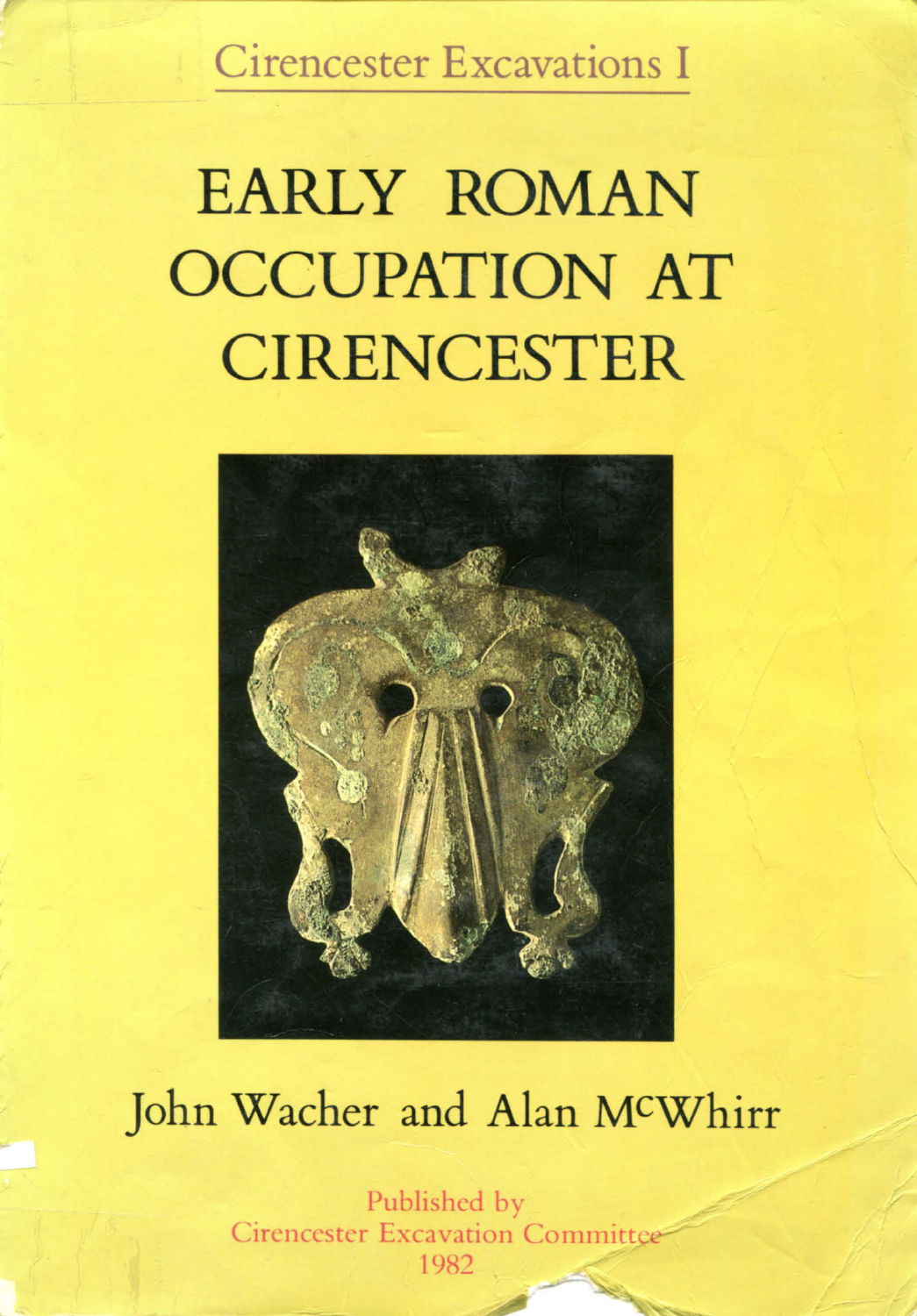COTSWOLD **ARChAEOLOGY** CA1053 936.241

 $\mathcal{L}$ 

•

 $\hat{\pmb{\sigma}}$ 

 $\hat{\mathbf{v}}$ 

# EARLY ROMAN OCCUPATION AT **CIRENCESTER**

 $\ddot{\phantom{a}}$ 

 $\ddot{\phantom{a}}$  .

**COTSWOLO ARCHAEOLOGICAL** *TRUST LTD.*

k.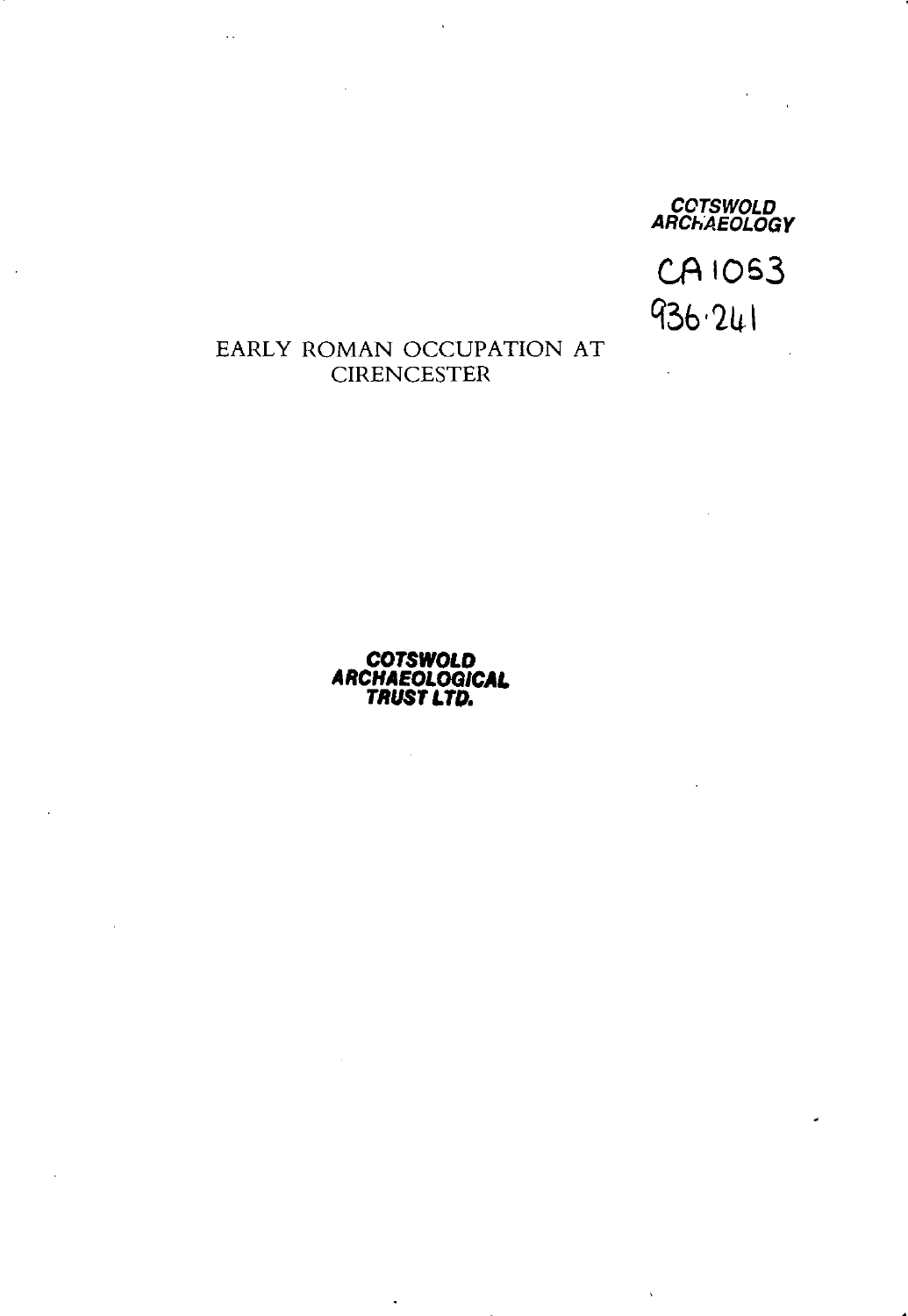

Aerial photograph of Cirencester, looking north-west.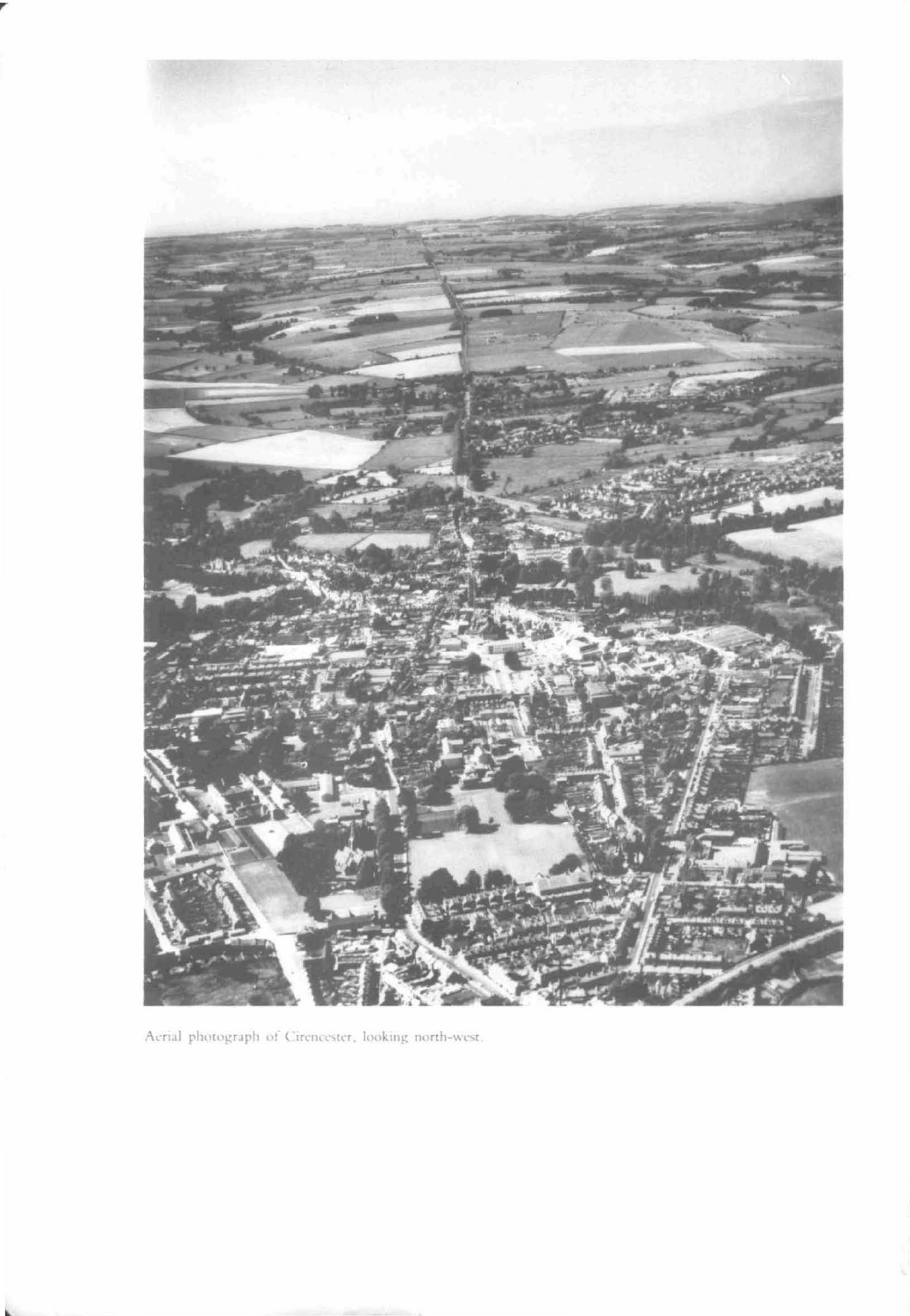# **CIRENCESTER EXCAVATIONS I**

# **EARLY ROMAN OCCUPATION AT CIRENCESTER**

].S. Wacher, B.Se., F.S.A. and A.D. McWhirr, B.Se., M.A., F.S.A. (University of Leicester) (Leicester Polytechnic)

WITH AN INTRODUCTION BY

Professor 5.5. Frere, C.B.E., D.Litt., Litt.D., F.B.A., F.5.A.

AND CONTRIBUTIONS FROM

P.D.C. Brown, Dorothy Charlesworth, Ann Connolly, Brenda Dickinson, 5.5. Frere, B.R. Hartley, Katharine F. Hartley, M.W.C. Hassall, D.F. Mackreth, G.c. Morgan, P.J. Osborne, R.M. Reece, Valery Rigby, Clare Thawley, H.5. Torrens, Linda Viner, G.A. Webster, D.F. Williams

> Published by Cirencester Excavation Committee Corinium Museum, Cirencester, England 1982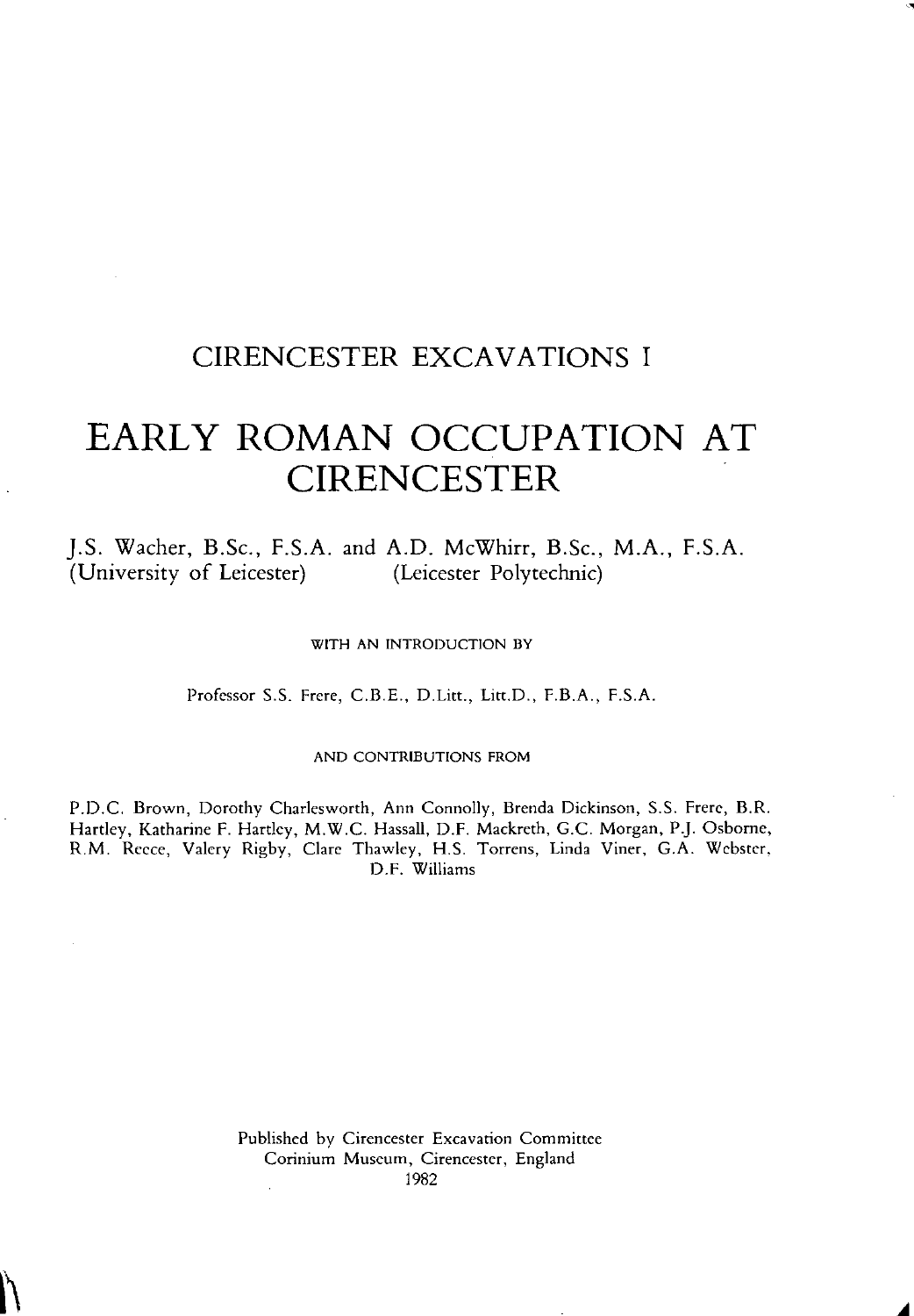© Circncester Excavation Committee

 $\sim 10^7$ 

 $\sim$   $\sim$ 

 $\bar{\beta}$ 

 $\mathcal{L}^{\text{max}}$ 

ISBN 0 9507722 0 8

 $\mathcal{A}$ 

•

Produced by Alan Sutton Publishing Limited, 17a Brunswick Road, Gloucester. Printed in Great Britain by Page Bros (Norwich) Ltd.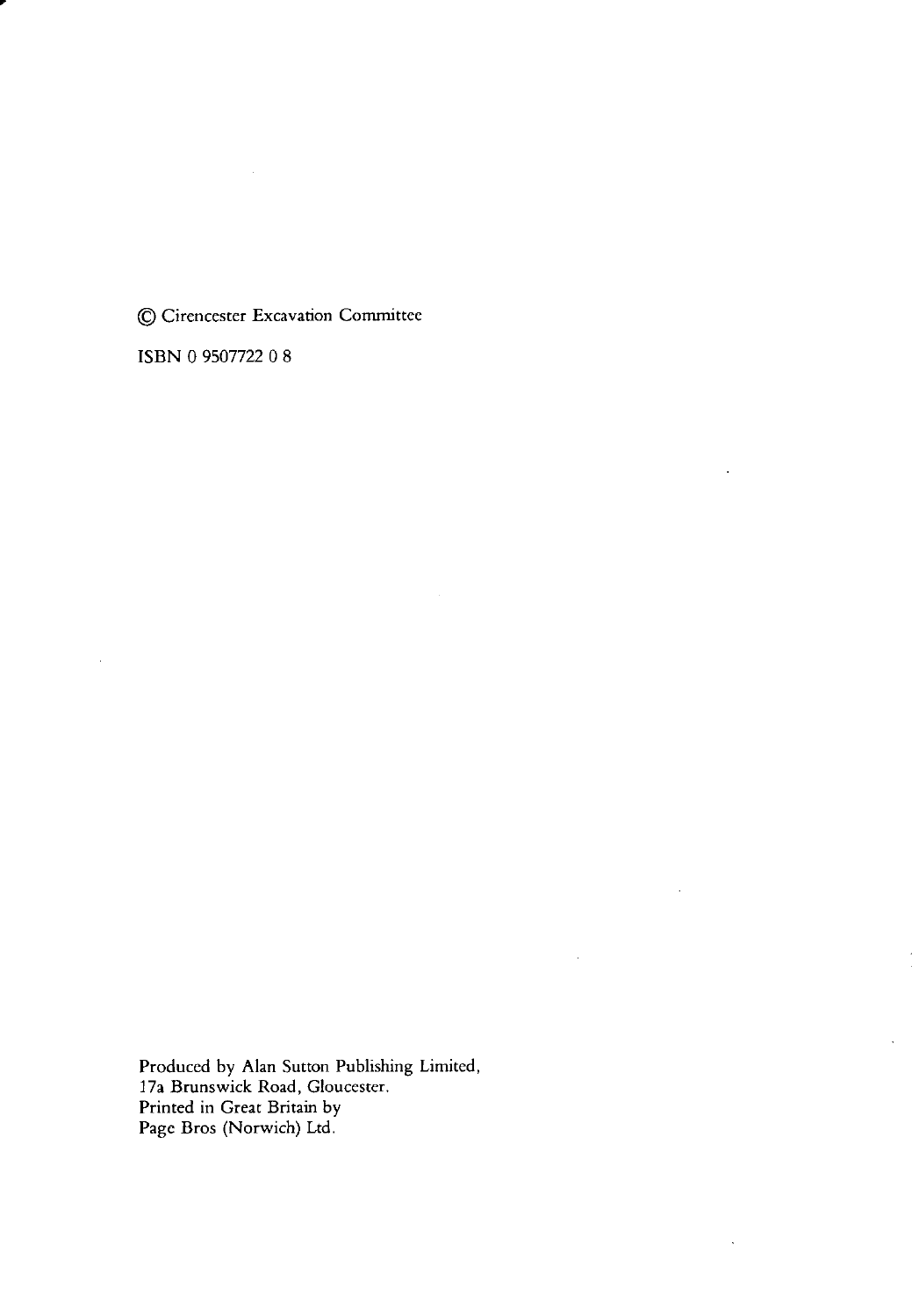# **CONTENTS**

Ÿ

|                                                                                                                                                                                                                                                                                                                                                                                          |                                                                          |                  |                                        |                               |                                                |                 |                          |                      | Page |
|------------------------------------------------------------------------------------------------------------------------------------------------------------------------------------------------------------------------------------------------------------------------------------------------------------------------------------------------------------------------------------------|--------------------------------------------------------------------------|------------------|----------------------------------------|-------------------------------|------------------------------------------------|-----------------|--------------------------|----------------------|------|
|                                                                                                                                                                                                                                                                                                                                                                                          |                                                                          |                  |                                        | $\ldots$                      |                                                |                 |                          |                      | 8    |
| List of figures in the text $\ldots$ $\ldots$ $\ldots$<br>$\sim 10$                                                                                                                                                                                                                                                                                                                      | $\sim 100$                                                               | $\ddotsc$        | $\ldots$                               | $\sim$ $\sim$                 | $\ddotsc$                                      | $\cdots$        | $\cdots$                 | $\cdots$             | 10   |
| <i>List of tables</i><br>$\sim$ 444.<br>$\sim 10^{-1}$<br>$\ldots$                                                                                                                                                                                                                                                                                                                       | $\ldots$                                                                 |                  | $\ddotsc$                              | $\ddotsc$                     |                                                |                 |                          |                      | 12   |
| Acknowledgements<br>$\mathbf{1}$ , $\mathbf{1}$<br>$\mathcal{L}(\mathcal{L})$                                                                                                                                                                                                                                                                                                            | $\ddotsc$                                                                | $\ddotsc$        | $\ddotsc$                              | $\ddotsc$                     | .                                              |                 | $\ddotsc$                |                      | 13   |
| Introduction: Prof. S.S. Frere<br>$\ddotsc$<br>$\cdots$                                                                                                                                                                                                                                                                                                                                  | $\ddotsc$                                                                | $\ddotsc$        | $\ddotsc$                              | $\ddotsc$                     | $\cdots$                                       |                 | $\cdots$                 |                      | 15   |
| Editors' Note<br>المحجاب المحجاب المعاونة المتحجرات<br>$\sim 100$<br>$\cdots$                                                                                                                                                                                                                                                                                                            | $\ddotsc$                                                                | $\ddotsc$        | $\ddotsc$                              | $\cdots$                      | $\cdots$                                       | $\sim 10$       | $\ddotsc$                |                      | 17   |
| Site Coding System<br>$\mathbf{1.11}$                                                                                                                                                                                                                                                                                                                                                    | $\ddotsc$                                                                | $\sim$           | $\ddots$                               | $\ddotsc$                     | .                                              |                 |                          |                      | 19   |
| Chronological Summary                                                                                                                                                                                                                                                                                                                                                                    |                                                                          |                  |                                        | $\sim 10^{-10}$               |                                                |                 | <b>ARE ARE ARE</b>       |                      | 22   |
| THE EXCAVATIONS                                                                                                                                                                                                                                                                                                                                                                          |                                                                          |                  |                                        |                               |                                                |                 |                          |                      |      |
| General Introduction (JSW & ADMcW)                                                                                                                                                                                                                                                                                                                                                       |                                                                          |                  |                                        |                               | $\ddotsc$                                      |                 |                          |                      | 23   |
| The Leaholme Fort (JSW)                                                                                                                                                                                                                                                                                                                                                                  |                                                                          |                  | $\sim 100$ km $^{-1}$                  | $\sim 10$                     | $\mathbf{r}$ , $\mathbf{r}$                    | $\sim 100$      | $\sim 10$                |                      | 23   |
| Pre-Roman Occupation (Period I) (JSW)                                                                                                                                                                                                                                                                                                                                                    |                                                                          |                  | $\ldots$                               | $\ddotsc$                     |                                                |                 |                          |                      | 28   |
| The Defences (Period II A) (JSW)                                                                                                                                                                                                                                                                                                                                                         |                                                                          |                  | $\ddotsc$                              | $\ldots$                      |                                                | $\sim 10$       | $\overline{\mathbf{r}}$  |                      | 28   |
| The Defences (Period II B) (JSW)                                                                                                                                                                                                                                                                                                                                                         |                                                                          |                  | $\sim$ .                               | $\mathcal{L}(\mathcal{L})$    | $\ddotsc$                                      | $\sim$ . $\sim$ | $\cdots$                 |                      | 34   |
| Internal Buildings (JSW)                                                                                                                                                                                                                                                                                                                                                                 |                                                                          | $\sim$ 100 $\pm$ | $\sim 10$                              | $\ddotsc$                     | $\ddotsc$                                      | $\sim$          | $\sim$ $\sim$ $\sim$     | $\sim$ $\sim$ $\sim$ | 36   |
| Buildings in AH VIII (JSW)<br>$\mathbf{1.1.1}$                                                                                                                                                                                                                                                                                                                                           | $\mathbf{1}$ .                                                           | $\ddotsc$        | $\ddotsc$                              | $\cdots$                      | $\cdots$                                       |                 |                          |                      | 39   |
| Phase I (Probably in Period II A)                                                                                                                                                                                                                                                                                                                                                        | $\cdots$ $\cdots$                                                        | $\sim$ 144       | $\mathbf{1}$ .                         | $\mathcal{L}_{\mathcal{A}}$ . | $\ddotsc$                                      | $\mathbf{1}$ .  | $\ddotsc$                |                      | 39   |
| P.H.'s<br>$\mathbf{1}$ , $\mathbf{1}$                                                                                                                                                                                                                                                                                                                                                    |                                                                          |                  | $\ddotsc$                              | $\ddotsc$                     | $\ddotsc$                                      |                 | $\ldots$                 |                      | 39   |
| Phase II (Probably in Period II B)                                                                                                                                                                                                                                                                                                                                                       | $\mathbf{1}$ and $\mathbf{1}$ and $\mathbf{1}$                           | $\sim 100$       | $\sim 10$                              | $\mathbf{r}$ , $\mathbf{r}$   | $\ddotsc$                                      |                 |                          |                      | 39   |
| P.H.'s<br>$\mathbf{1}$                                                                                                                                                                                                                                                                                                                                                                   | $\ldots$                                                                 | $\ddots$         | $\ddotsc$                              | $\ldots$                      | $\ddotsc$                                      |                 |                          |                      | 41   |
| Phase III (Probably Period II C)                                                                                                                                                                                                                                                                                                                                                         | $\mathbf{1}$ , $\mathbf{1}$ , $\mathbf{1}$ , $\mathbf{1}$ , $\mathbf{1}$ | $\cdots$         | $\ddotsc$                              | $\ddotsc$                     | $\cdots$                                       | $\cdots$        | $\ldots$                 |                      | 41   |
| AH VIII 83<br>$\cdots$                                                                                                                                                                                                                                                                                                                                                                   | $\ldots$                                                                 | $\ddotsc$        | $\ddotsc$                              | $\ddotsc$                     | $\ddotsc$                                      |                 | $\ldots$                 |                      | 41   |
| AH VIII Slot A<br>$\ddotsc$                                                                                                                                                                                                                                                                                                                                                              | $\cdots$                                                                 | $\ddotsc$        | $\ddotsc$                              | $\ddotsc$                     | .                                              |                 |                          |                      | 41   |
| AH VIII Slot B                                                                                                                                                                                                                                                                                                                                                                           | $\mathbf{11.1} \quad \mathbf{12.1}$                                      | $\ddotsc$        | $\ddotsc$                              | $\ddotsc$                     | .                                              | $\sim$ $\sim$   | $\ddotsc$                |                      | 41   |
| Buildings in AE II, III, V and VII (JSW)                                                                                                                                                                                                                                                                                                                                                 |                                                                          |                  | $\sim 100$                             | $\mathbf{r}$ , $\mathbf{r}$   | $\cdots$                                       | $\sim$ . $\sim$ | $\ddotsc$                |                      | 42   |
| Contemporary Levels in AG II and III (JSW)                                                                                                                                                                                                                                                                                                                                               |                                                                          |                  | $\ldots$                               | $\sim 100$                    | $\sim$ .                                       | $\ddotsc$       | $\cdots$                 | $\sim 100$           | 42   |
| Admiral's Walk (ADMcW)                                                                                                                                                                                                                                                                                                                                                                   |                                                                          |                  | $\cdots$                               | $\ddotsc$                     | $\ddotsc$                                      | $\ddotsc$       | $\cdots$                 |                      | 42   |
| Phase I<br>المحجم المحجم المحجم المحجم المحجم المحجم المحجم                                                                                                                                                                                                                                                                                                                              |                                                                          | $\sim$ 100 $\pm$ | $\mathbf{r}$ . The set of $\mathbf{r}$ |                               | $\bar{\omega}$ .                               | $\sim$ 100      | $\overline{\mathcal{L}}$ |                      | 42   |
| Phase II                                                                                                                                                                                                                                                                                                                                                                                 |                                                                          |                  |                                        |                               |                                                |                 |                          |                      | 46   |
| Phase III<br>.<br>$\ddotsc$<br>.<br>$\ldots$<br>$\ddotsc$<br>$\cdots$<br>$\ldots$                                                                                                                                                                                                                                                                                                        | $\sim$ $\sim$                                                            | $\ddotsc$        | $\sim$ $\sim$                          |                               |                                                | $\ddotsc$       |                          |                      | 49   |
| The $Annexe(s)$<br>$\mathbf{1}$<br>$\mathcal{L}_{\text{max}}$<br>$\begin{minipage}{.4\linewidth} \begin{tabular}{l} \hline \textbf{1} & \textbf{1} & \textbf{1} & \textbf{1} & \textbf{1} & \textbf{1} & \textbf{1} \\ \hline \textbf{2} & \textbf{3} & \textbf{1} & \textbf{1} & \textbf{1} & \textbf{1} & \textbf{1} & \textbf{1} \\ \hline \end{tabular} \end{minipage}$<br>$\ddotsc$ |                                                                          | $\cdots$         | $\ddots$                               |                               | .                                              |                 |                          |                      | 51   |
| Rampart in Watermoor Hospital Garden (JSW)                                                                                                                                                                                                                                                                                                                                               |                                                                          | $\ddotsc$        | $\bar{\Delta}$                         | $\sim$ 14 $\pm$               | $\mathbf{1}$ and $\mathbf{1}$ and $\mathbf{1}$ |                 | $\ddotsc$                |                      | 51   |
| Rampart and Ditch at The Sands, Watermoor (ADMcW and PDCB)                                                                                                                                                                                                                                                                                                                               |                                                                          |                  |                                        |                               |                                                |                 | $\ldots$                 |                      | 51   |
|                                                                                                                                                                                                                                                                                                                                                                                          |                                                                          |                  |                                        |                               |                                                |                 |                          |                      |      |

 $\mathbf{A}$ 

 $\bar{z}$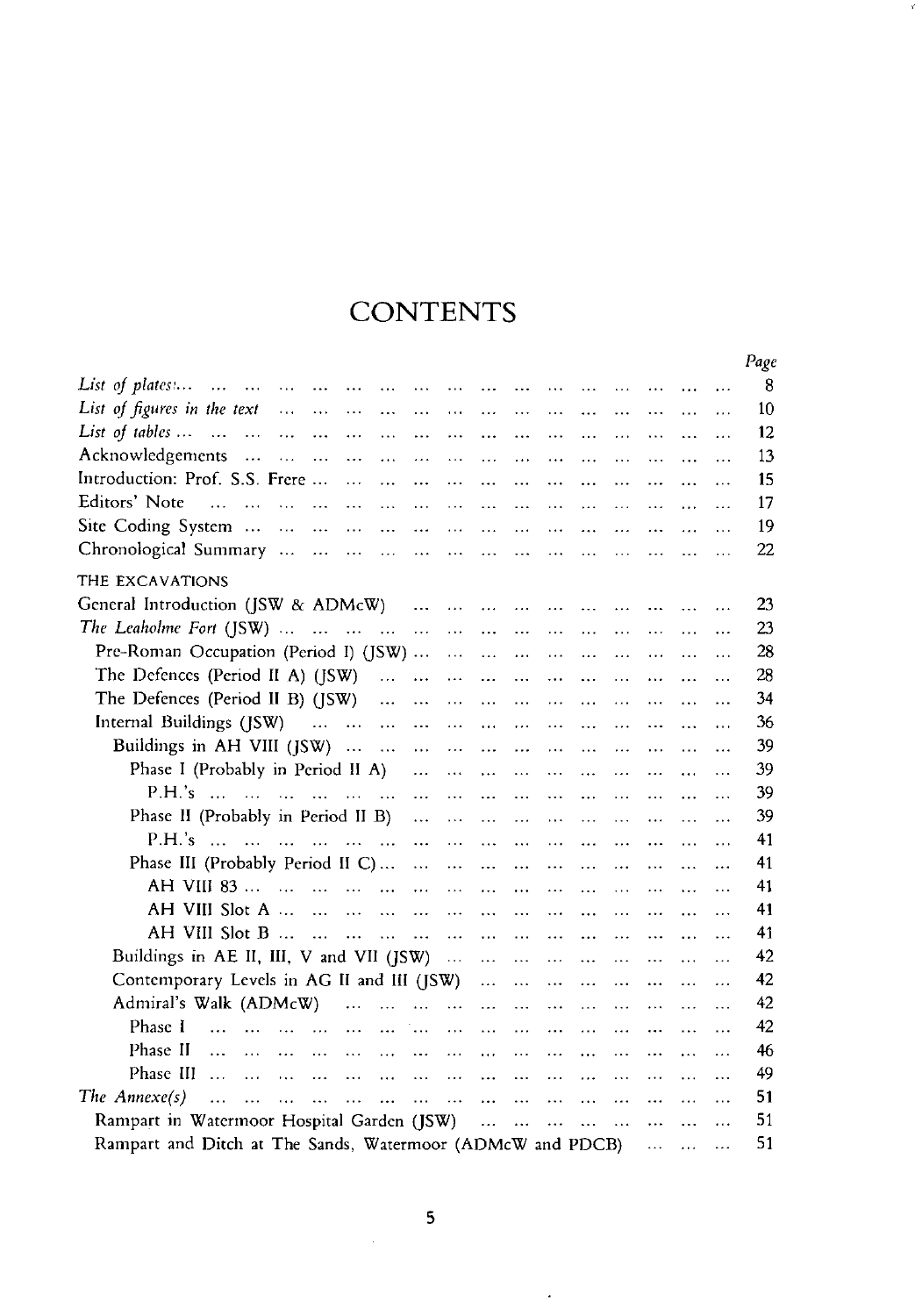#### 6 CIRENCESTER EXCAVATIONS I

 $\sim$ 

| Period II A                                                                     |                                                                                                            |           |            |                         |                                                        |                                                                    |            |                 | Dating and Discussion of the Forts and Annexe (JSW)                                                                                                                                                    |                                                                                                                         |                          |                              |              |                                                                                                         |                               | 57                                                                                                                                |
|---------------------------------------------------------------------------------|------------------------------------------------------------------------------------------------------------|-----------|------------|-------------------------|--------------------------------------------------------|--------------------------------------------------------------------|------------|-----------------|--------------------------------------------------------------------------------------------------------------------------------------------------------------------------------------------------------|-------------------------------------------------------------------------------------------------------------------------|--------------------------|------------------------------|--------------|---------------------------------------------------------------------------------------------------------|-------------------------------|-----------------------------------------------------------------------------------------------------------------------------------|
|                                                                                 | $\cdots$ $\cdots$                                                                                          | $\ddots$  |            |                         |                                                        | $\sim$ 2000 $\sim$ 2000 $\sim$ 2000 $\sim$ 2000 $\sim$ 2000 $\sim$ |            | $\sim 10^{-11}$ | $\cdots$                                                                                                                                                                                               | $\ddotsc$                                                                                                               | $\ldots$                 | $\ddotsc$                    | $\cdots$     | $\cdots$                                                                                                | $\cdots$                      | 57                                                                                                                                |
| Period II B<br>$\ddotsc$                                                        | $\dddotsc$                                                                                                 | $\ddotsc$ | $\sim 100$ | $\sim 100$              | $\mathbf{1}$ and $\mathbf{1}$                          | $\overline{1}$                                                     | $\cdots$   | $\cdots$        | $\ddotsc$                                                                                                                                                                                              | $\ddotsc$                                                                                                               | $\ddotsc$                | $\ddotsc$                    | $\mathbf{A}$ | $\sim 100$ km s $^{-1}$                                                                                 | $\cdots$                      | 57                                                                                                                                |
| Period II C<br>$\cdots$                                                         |                                                                                                            | $\ddotsc$ | $\ldots$   | $\ldots$                | $\ldots$                                               | $\ddotsc$                                                          | $\ddotsc$  | $\ddotsc$       | $\ddotsc$                                                                                                                                                                                              | $\ddotsc$                                                                                                               | $\ddotsc$                | $\cdots$                     | $\cdots$     | $\cdots$                                                                                                | $\ddotsc$                     | 58                                                                                                                                |
| Period II D<br>$\mathbf{1}$                                                     | $\dddotsc$                                                                                                 | $\ddotsc$ | $\sim$     | $\cdots$                | $\mathbf{r}$ , $\mathbf{r}$                            | $\mathbf{r}$ .                                                     | $\sim 100$ | $\mathbf{r}$    | $\ddotsc$                                                                                                                                                                                              | $\mathbf{1}$ .                                                                                                          | $\ddotsc$                | $\sim$                       | $\cdots$     | $\sim$                                                                                                  | $\ddotsc$                     | 58                                                                                                                                |
| The Vicus $(\text{JSW}) \dots$                                                  | $\ddotsc$                                                                                                  | $\ddotsc$ | $\sim$     | $\sim 100$ km s $^{-1}$ | $\mathcal{L}_{\mathcal{F}}(\mathcal{L}_{\mathcal{F}})$ | $\mathbb{R}^{2}$ . The same                                        |            | $\sim 100$      |                                                                                                                                                                                                        | $\cdots$                                                                                                                |                          | $\sim 1000$ , and $\sim 100$ | $\ddotsc$    | $\ddotsc$                                                                                               | $\ddots$                      | 60                                                                                                                                |
|                                                                                 |                                                                                                            |           |            |                         |                                                        |                                                                    |            |                 |                                                                                                                                                                                                        |                                                                                                                         |                          |                              |              |                                                                                                         |                               | 64                                                                                                                                |
| Epigraphic evidence for the auxiliary garrison at Cirencester by M.W.C. Hassall |                                                                                                            |           |            |                         |                                                        |                                                                    |            |                 |                                                                                                                                                                                                        |                                                                                                                         |                          |                              |              |                                                                                                         | $\ddotsc$                     | 67                                                                                                                                |
| The geology of Cirencester and district by Dr H.S. Torrens                      |                                                                                                            |           |            |                         |                                                        |                                                                    |            |                 |                                                                                                                                                                                                        |                                                                                                                         |                          |                              |              |                                                                                                         |                               | 72                                                                                                                                |
| THE FINDS                                                                       |                                                                                                            |           |            |                         |                                                        |                                                                    |            |                 |                                                                                                                                                                                                        |                                                                                                                         |                          |                              |              |                                                                                                         |                               |                                                                                                                                   |
| Correlation Table for all finds (VR and LV)                                     |                                                                                                            |           |            |                         |                                                        |                                                                    |            |                 |                                                                                                                                                                                                        |                                                                                                                         |                          |                              |              |                                                                                                         | $\ldots$                      | 80                                                                                                                                |
| An Iron Age coin by Prof. S.S. Frere                                            |                                                                                                            |           |            |                         |                                                        |                                                                    |            |                 |                                                                                                                                                                                                        | $\begin{array}{ccc} \downarrow & \downarrow & \downarrow & \downarrow & \downarrow & \downarrow \downarrow \end{array}$ | $\sim 1.2\, \mathrm{km}$ | $\sim 100$                   | $\ddotsc$    | $\ddotsc$                                                                                               | $\mathbf{r}$ , $\mathbf{r}$   | 85                                                                                                                                |
|                                                                                 |                                                                                                            |           |            |                         |                                                        |                                                                    |            |                 |                                                                                                                                                                                                        |                                                                                                                         |                          |                              |              | $\cdots$ $\cdots$                                                                                       | $\ddotsc$                     | 86                                                                                                                                |
|                                                                                 |                                                                                                            |           |            |                         |                                                        |                                                                    |            |                 |                                                                                                                                                                                                        |                                                                                                                         |                          |                              | $\sim$       | $\sim 100$ km s $^{-1}$                                                                                 | $\mathbf{1}$ and $\mathbf{1}$ | 88                                                                                                                                |
| The objects of copper alloy by Linda Viner                                      |                                                                                                            |           |            |                         |                                                        |                                                                    |            |                 |                                                                                                                                                                                                        |                                                                                                                         |                          |                              | $\ldots$     | $\sim$ .                                                                                                | $\ddotsc$                     | 93                                                                                                                                |
| The objects of iron by Linda Viner                                              |                                                                                                            |           |            |                         |                                                        |                                                                    |            |                 |                                                                                                                                                                                                        |                                                                                                                         |                          | $\frac{1}{2}$ .              |              | $\mathbf{11.1} \quad \mathbf{12.1}$                                                                     |                               | 99                                                                                                                                |
| The objects of bone, shale, clay, stone and lead by Linda Viner                 |                                                                                                            |           |            |                         |                                                        |                                                                    |            |                 |                                                                                                                                                                                                        |                                                                                                                         |                          |                              |              |                                                                                                         |                               | 103                                                                                                                               |
| The glass by Dorothy Charlesworth                                               |                                                                                                            |           |            |                         |                                                        |                                                                    |            |                 |                                                                                                                                                                                                        |                                                                                                                         |                          |                              |              |                                                                                                         | $\ddotsc$                     | 106                                                                                                                               |
| Gazetteer of military objects from Cirencester by Dr G.A. Webster               |                                                                                                            |           |            |                         |                                                        |                                                                    |            |                 |                                                                                                                                                                                                        |                                                                                                                         |                          |                              |              |                                                                                                         |                               | 109                                                                                                                               |
| The Samian by B.R. Hartley and Brenda Dickinson                                 |                                                                                                            |           |            |                         |                                                        |                                                                    |            |                 |                                                                                                                                                                                                        | $\mathbf{111} \pm \mathbf{112}$                                                                                         | $\cdots$                 | $\sim 10^{-1}$               |              |                                                                                                         |                               | 119                                                                                                                               |
| Potter's Stamps                                                                 |                                                                                                            |           |            |                         |                                                        |                                                                    |            |                 |                                                                                                                                                                                                        | $\ldots$ . $\ldots$                                                                                                     |                          | $\sim$ 444 $\sim$            | $\ddotsc$    | $\sim$                                                                                                  | $\dddotsc$                    |                                                                                                                                   |
|                                                                                 |                                                                                                            |           |            |                         |                                                        |                                                                    |            |                 |                                                                                                                                                                                                        |                                                                                                                         |                          |                              |              |                                                                                                         |                               |                                                                                                                                   |
| The Groups – the plain and decorated forms                                      |                                                                                                            |           |            |                         |                                                        |                                                                    |            |                 |                                                                                                                                                                                                        | $\mathbf{1}$ and $\mathbf{1}$ and $\mathbf{1}$                                                                          | $\sim$ 4.44              | $\sim 10^{-11}$              | $\ddotsc$    | $\cdots$                                                                                                |                               |                                                                                                                                   |
| Leaholme Fort                                                                   |                                                                                                            |           |            |                         |                                                        |                                                                    |            |                 | $\mathbf{1}_{\mathbf{1}_{\mathbf{2}}\mathbf{3}_{\mathbf{3}}\mathbf{4}_{\mathbf{4}}\mathbf{5}_{\mathbf{5}}\mathbf{6}_{\mathbf{6}}\mathbf{7}_{\mathbf{7}}\mathbf{8}_{\mathbf{8}}\mathbf{9}_{\mathbf{9}}$ |                                                                                                                         | $\ddotsc$                | $\ddotsc$                    | $\ddotsc$    |                                                                                                         | $\ddotsc$                     |                                                                                                                                   |
| Occupation within the fort area                                                 |                                                                                                            |           |            |                         |                                                        |                                                                    |            |                 |                                                                                                                                                                                                        |                                                                                                                         | $\sim$ .                 | $\ddotsc$                    | $\ddotsc$    | $\sim 100$                                                                                              | $\mathbf{r}$                  |                                                                                                                                   |
| Site AH                                                                         | المتوارد ووجد المتوارد فتوارد ووقع المتوارد ووقع المتوارد ووقع المتوارد ووقع المتوارد ووقع الرابعة والمراد |           |            |                         |                                                        |                                                                    |            |                 |                                                                                                                                                                                                        |                                                                                                                         |                          |                              |              |                                                                                                         |                               |                                                                                                                                   |
| Site AG                                                                         |                                                                                                            |           |            |                         |                                                        |                                                                    |            |                 |                                                                                                                                                                                                        |                                                                                                                         |                          |                              |              | لالمعار لاجتماع المتماز ومتعار المحتمر المحمد المتعار المتحار المحتمر العبدار الحبب العبدار متعار الحبب |                               |                                                                                                                                   |
| Site AE                                                                         |                                                                                                            |           |            |                         |                                                        |                                                                    |            |                 |                                                                                                                                                                                                        |                                                                                                                         |                          |                              |              |                                                                                                         |                               |                                                                                                                                   |
| Sites DK and DM                                                                 |                                                                                                            |           | .          |                         | .                                                      | $\ddotsc$                                                          | .          | .               | .                                                                                                                                                                                                      | .                                                                                                                       | .                        |                              | .            | .                                                                                                       |                               |                                                                                                                                   |
| The major defensive ditches                                                     |                                                                                                            |           |            |                         | .                                                      |                                                                    |            |                 |                                                                                                                                                                                                        |                                                                                                                         |                          |                              |              |                                                                                                         | $\ddotsc$                     |                                                                                                                                   |
| Site AM                                                                         | .                                                                                                          |           |            |                         |                                                        |                                                                    |            |                 |                                                                                                                                                                                                        | .                                                                                                                       |                          |                              |              | $\ddotsc$                                                                                               |                               |                                                                                                                                   |
| Site BC                                                                         |                                                                                                            |           |            |                         |                                                        |                                                                    |            |                 |                                                                                                                                                                                                        |                                                                                                                         |                          |                              | .            |                                                                                                         |                               |                                                                                                                                   |
| Site AL                                                                         |                                                                                                            |           |            |                         |                                                        | $\ddotsc$                                                          | .          |                 | $\sim$ $\sim$                                                                                                                                                                                          | $\ddotsc$                                                                                                               |                          | $\cdots$                     | .            |                                                                                                         |                               |                                                                                                                                   |
| Site AK                                                                         |                                                                                                            |           |            |                         |                                                        |                                                                    |            |                 |                                                                                                                                                                                                        |                                                                                                                         |                          |                              |              |                                                                                                         |                               |                                                                                                                                   |
| Site DA                                                                         |                                                                                                            | $\ddotsc$ |            |                         | .                                                      | $\cdots$                                                           | .          |                 |                                                                                                                                                                                                        |                                                                                                                         |                          |                              | .            |                                                                                                         |                               |                                                                                                                                   |
| Watermoor Rampart                                                               |                                                                                                            |           |            |                         | .                                                      |                                                                    |            |                 |                                                                                                                                                                                                        |                                                                                                                         |                          |                              | .            |                                                                                                         |                               |                                                                                                                                   |
| Site AW                                                                         | $\ddotsc$                                                                                                  |           | $\ddotsc$  |                         | .                                                      | $\cdots$                                                           | $\ddotsc$  |                 | .                                                                                                                                                                                                      |                                                                                                                         |                          |                              |              |                                                                                                         |                               |                                                                                                                                   |
| Site AX                                                                         | $\ddotsc$                                                                                                  |           | $\cdots$   |                         |                                                        |                                                                    |            |                 |                                                                                                                                                                                                        |                                                                                                                         |                          |                              |              |                                                                                                         |                               |                                                                                                                                   |
| Sands Rampart                                                                   |                                                                                                            | $\cdots$  | $\ddotsc$  | .                       |                                                        | .                                                                  |            |                 | $\ddotsc$                                                                                                                                                                                              | $\ddotsc$                                                                                                               |                          |                              |              |                                                                                                         |                               |                                                                                                                                   |
| The Rampart                                                                     |                                                                                                            | .         |            | $\ddotsc$               | $\dddotsc$                                             | .                                                                  | .          | .               | $\ddotsc$                                                                                                                                                                                              | $\ddotsc$                                                                                                               |                          |                              | $\ddotsc$    |                                                                                                         |                               | 119<br>124<br>124<br>124<br>124<br>125<br>125<br>125<br>133<br>133<br>142<br>142<br>142<br>142<br>142<br>142<br>144<br>144<br>144 |
| Filling of defensive ditches<br>The Mortarium Stamps by Katherine F. Hartley    |                                                                                                            |           |            |                         | $\ddotsc$                                              | $\ddotsc$                                                          | $\ddotsc$  | .               | $\ddotsc$                                                                                                                                                                                              | $\ddotsc$                                                                                                               | .                        |                              | .            |                                                                                                         |                               | 144<br>147                                                                                                                        |

 $\sim 10^{-1}$ 

۳

..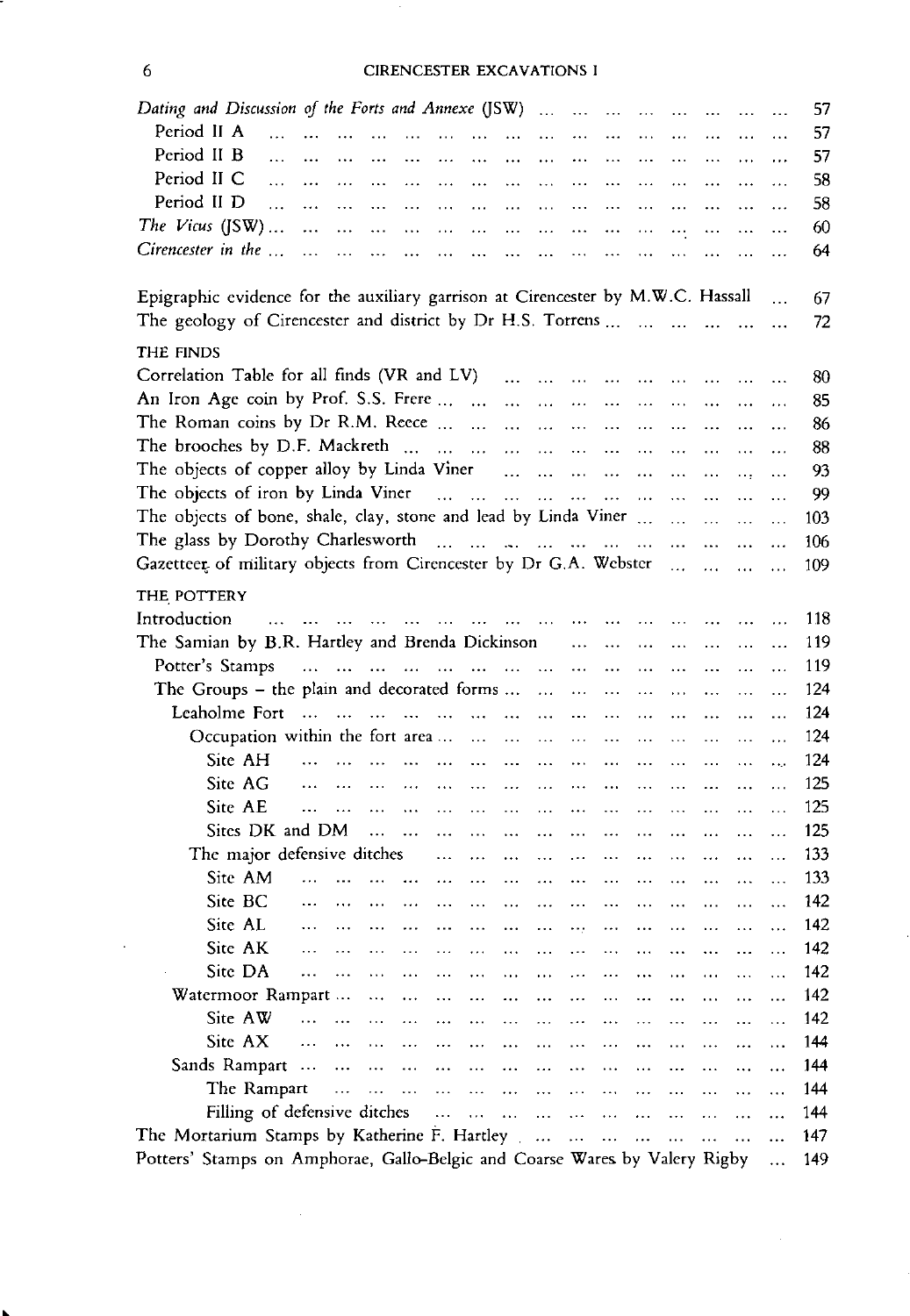## CIRENCESTER EXCAVATIONS "
7

| The Coarse Pottery by Valery Rigby                                             |                                                                |                                        |                                                                         |                |                 |                |                 | $\ddotsc$    | $\ddotsc$                                                                | $\bar{\nu}$ , $\bar{\nu}$       |                 |                            |                       |              |                      | 153 |
|--------------------------------------------------------------------------------|----------------------------------------------------------------|----------------------------------------|-------------------------------------------------------------------------|----------------|-----------------|----------------|-----------------|--------------|--------------------------------------------------------------------------|---------------------------------|-----------------|----------------------------|-----------------------|--------------|----------------------|-----|
| Fabric Classification                                                          |                                                                |                                        |                                                                         |                |                 | $\cdots$       | $\ddotsc$       | $\cdots$     | $\ldots$                                                                 | $\ddotsc$                       | $\cdots$        | $\cdots$                   |                       |              |                      | 153 |
| The Groups                                                                     |                                                                |                                        |                                                                         |                |                 | $\sim$ .       | $\ddotsc$       | $\ddotsc$    | $\ddotsc$                                                                | $\ddotsc$                       | $\ddotsc$       | $\ddotsc$                  | $\ldots$              | $\ddots$     |                      | 161 |
| Leaholme Fort                                                                  |                                                                |                                        | $\mathbf{1}$ . The state $\mathbf{1}$ and $\mathbf{1}$ and $\mathbf{1}$ |                |                 | $\overline{a}$ | $\mathbf{r}$    | $\ddotsc$    | $\ddotsc$                                                                | $\ddotsc$                       | $\ddotsc$       | $\overline{a}$             | $\ddotsc$             | $\ddotsc$    | $\ddot{\phantom{a}}$ | 161 |
| Construction levels of the rampart                                             |                                                                |                                        |                                                                         |                |                 |                |                 | $\ddotsc$    | $\ddotsc$                                                                | $\cdots$                        | $\ddotsc$       | $\ddotsc$                  | $\ddotsc$             | $\cdots$     |                      | 161 |
| Occupation levels within the Leaholme fort                                     |                                                                |                                        |                                                                         |                |                 |                |                 | $\mathbf{L}$ | $\ddotsc$                                                                | $\cdots$                        | $\cdots$        | $\ddotsc$                  | $\cdots$              |              |                      | 161 |
| Site AH                                                                        |                                                                |                                        | and the service of the service                                          |                |                 |                | $\ddotsc$       | $\ddotsc$    | $\ddotsc$                                                                | $\ddotsc$                       | $\ddotsc$       | $\ddotsc$                  | $\ddotsc$             | $\cdots$     |                      | 161 |
| Site AG                                                                        |                                                                | $\mathbf{1}$ . The set of $\mathbf{1}$ | $\ddotsc$                                                               | $\ddotsc$      | $\ddotsc$       | $\ddotsc$      |                 | $\ddotsc$    | $\ddotsc$                                                                |                                 |                 |                            |                       |              |                      | 163 |
| Site AE                                                                        |                                                                |                                        | $\ldots$                                                                | $\cdots$       | $\ddotsc$       | $\ddotsc$      | $\ddotsc$       | $\ddotsc$    | $\ddotsc$                                                                | $\ddotsc$                       | $\cdots$        | $\ddotsc$                  | $\ldots$              |              |                      | 165 |
| Sites DK and DM                                                                |                                                                |                                        | $\mathbf{11.}$ $\mathbf{12.}$                                           |                | $\sim$ $\sim$   | $\ddotsc$      | $\ddotsc$       | $\ddotsc$    | $\ddotsc$                                                                | $\ldots$                        | $\ddotsc$       | $\ddotsc$                  | $\ddotsc$             |              |                      | 167 |
| The major defensive ditches                                                    |                                                                |                                        |                                                                         |                | $\sim$ . $\sim$ | $\cdots$       | $\ddotsc$       | $\ddotsc$    | $\ddotsc$                                                                | $\ddotsc$                       | $\ddotsc$       | $\ddotsc$                  |                       |              |                      | 179 |
| Site AM                                                                        |                                                                |                                        | $\ddots$                                                                | $\dddotsc$     | $\dddotsc$      | $\ddotsc$      |                 | .            | $\cdots$                                                                 | $\ddotsc$                       |                 | .                          |                       |              |                      | 179 |
| Site AL                                                                        | i da sin an sa sa sa                                           |                                        |                                                                         |                |                 | $\ddotsc$      | $\ddotsc$       | $\ddotsc$    | $\ddotsc$                                                                | $\ddotsc$                       | $\ddotsc$       | $\ddotsc$                  | $\ddotsc$             | $\ddotsc$    |                      | 187 |
| Site AK                                                                        |                                                                |                                        |                                                                         |                |                 |                | $\ddotsc$       | $\ddotsc$    | $\ddotsc$                                                                | $\dddotsc$                      | $\ddotsc$       | $\ddotsc$                  | $\ddotsc$             | $\sim 100$   |                      | 187 |
| Early pottery disturbed from early layers                                      |                                                                |                                        |                                                                         |                |                 |                |                 | $\ddotsc$    | $\ddotsc$                                                                | $\ddotsc$                       | $\cdots$        | $\ddotsc$                  | $\ddotsc$             |              |                      | 189 |
| Watermoor Rampart                                                              |                                                                |                                        |                                                                         |                |                 |                | $\bar{L}$ .     | $\ddotsc$    | $\ddotsc$                                                                | $\dddotsc$                      | $\ddotsc$       | $\ddotsc$                  | $\ddotsc$             |              | $\dddotsc$           | 191 |
| Site AW                                                                        |                                                                |                                        |                                                                         |                |                 |                | $\ddotsc$       | $\cdots$     | $\overline{a}$ , $\overline{a}$                                          | $\ddotsc$                       | $\ddotsc$       | $\ldots$                   | $\mathbf{r}$          |              |                      | 191 |
| Site AX                                                                        |                                                                | $\cdots$ $\cdots$                      | $\ddotsc$                                                               | $\cdots$       | $\cdots$        |                | $\ddotsc$       | $\ldots$     | $\ddotsc$                                                                | $\ddotsc$                       | $\cdots$        | $\ddotsc$                  | $\cdots$              | $\cdots$     |                      | 193 |
| Sands Rampart                                                                  |                                                                |                                        |                                                                         |                |                 |                | $\ddotsc$       | $\cdots$     | $\mathbf{r}$                                                             | $\ddotsc$                       | $\ddotsc$       | $\ddotsc$                  | $\dddot{\phantom{0}}$ |              |                      | 195 |
| The rampart                                                                    |                                                                |                                        |                                                                         |                |                 |                | $\sim 10^{-11}$ |              | $\mathbf{1}$ , and $\mathbf{1}$                                          | $\overline{1}$ , $\overline{1}$ | $\ddotsc$       | $\sim$ .                   | $\ddotsc$             | $\ddotsc$    |                      | 196 |
| Filling of defensive ditches                                                   |                                                                |                                        |                                                                         |                |                 |                | $\sim 10^{-10}$ |              | $\mathbf{1}$ , $\mathbf{1}$ , $\mathbf{1}$ , $\mathbf{1}$ , $\mathbf{1}$ | $\sim$                          | $\cdots$        | $\mathcal{L}_{\text{max}}$ | $\ldots$              |              |                      | 196 |
| The Vicus                                                                      | and the same state and the same state and state and same state |                                        |                                                                         |                |                 |                |                 |              |                                                                          |                                 |                 | $\ldots$                   | $\sim 100$            | $\ddotsc$    | $\ldots$             | 198 |
|                                                                                |                                                                |                                        |                                                                         |                |                 |                |                 |              |                                                                          |                                 |                 |                            |                       | $\mathbf{A}$ | $\cdots$             | 198 |
| Hand-made pottery of local Iron Age traditions from other sites in Cirencester |                                                                |                                        |                                                                         |                |                 |                |                 |              |                                                                          |                                 |                 |                            |                       |              |                      | 198 |
| Iron Age and Roman pottery from Cirencester and Bagendon by Dr D.F. Williams   |                                                                |                                        |                                                                         |                |                 |                |                 |              |                                                                          |                                 |                 |                            |                       |              |                      | 201 |
|                                                                                |                                                                |                                        |                                                                         |                |                 |                |                 |              |                                                                          |                                 |                 | $\sim 10^{-1}$             |                       |              |                      | 203 |
| Pottery Tables                                                                 |                                                                |                                        |                                                                         |                | $\ddotsc$       | $\mathbb{Z}$ . | $\dddotsc$      |              |                                                                          |                                 |                 |                            |                       |              |                      | 204 |
|                                                                                |                                                                |                                        |                                                                         |                |                 |                |                 |              |                                                                          |                                 |                 |                            |                       |              |                      |     |
| Slag Samples by G.C. Morgan                                                    |                                                                |                                        |                                                                         |                |                 | $\overline{a}$ | $\ddotsc$       |              |                                                                          |                                 |                 |                            |                       |              |                      | 210 |
| The Animal Remains by Clare Thawley                                            |                                                                |                                        |                                                                         |                |                 |                |                 |              |                                                                          |                                 |                 |                            |                       |              |                      | 211 |
| Plant macroremains from Cirencester by Ann Connolly                            |                                                                |                                        |                                                                         |                |                 |                |                 |              |                                                                          |                                 | $\sim 10^{-11}$ | $\ddots$                   |                       |              |                      | 228 |
| Report on insect remains from Cirencester by P.J. Osborne                      |                                                                |                                        |                                                                         |                |                 |                |                 |              |                                                                          | $\sim$                          | $\ldots$        | $\ddotsc$                  | $\ddotsc$             |              |                      | 232 |
| <b>Abbreviations</b>                                                           |                                                                |                                        |                                                                         |                |                 |                |                 |              |                                                                          |                                 |                 |                            |                       |              |                      | 234 |
| Bibliography<br>$\sim$ 144                                                     | $\sim$                                                         | المتحاد المقفات                        |                                                                         | التبار المتدار |                 | $\mathbf{r}$ . | $\sim$ .        |              | $\mathbf{r}$ and $\mathbf{r}$ and $\mathbf{r}$                           |                                 |                 |                            |                       |              |                      | 235 |
| Index                                                                          |                                                                |                                        |                                                                         |                |                 |                |                 |              |                                                                          |                                 |                 |                            |                       |              |                      | 245 |
|                                                                                |                                                                |                                        |                                                                         |                |                 |                |                 |              |                                                                          |                                 |                 |                            |                       |              |                      |     |

 $\hat{\mathcal{A}}$ 

 $\mathcal{I}$ 

 $\bar{1}$ 

 $\sim$ 

 $\overline{2}$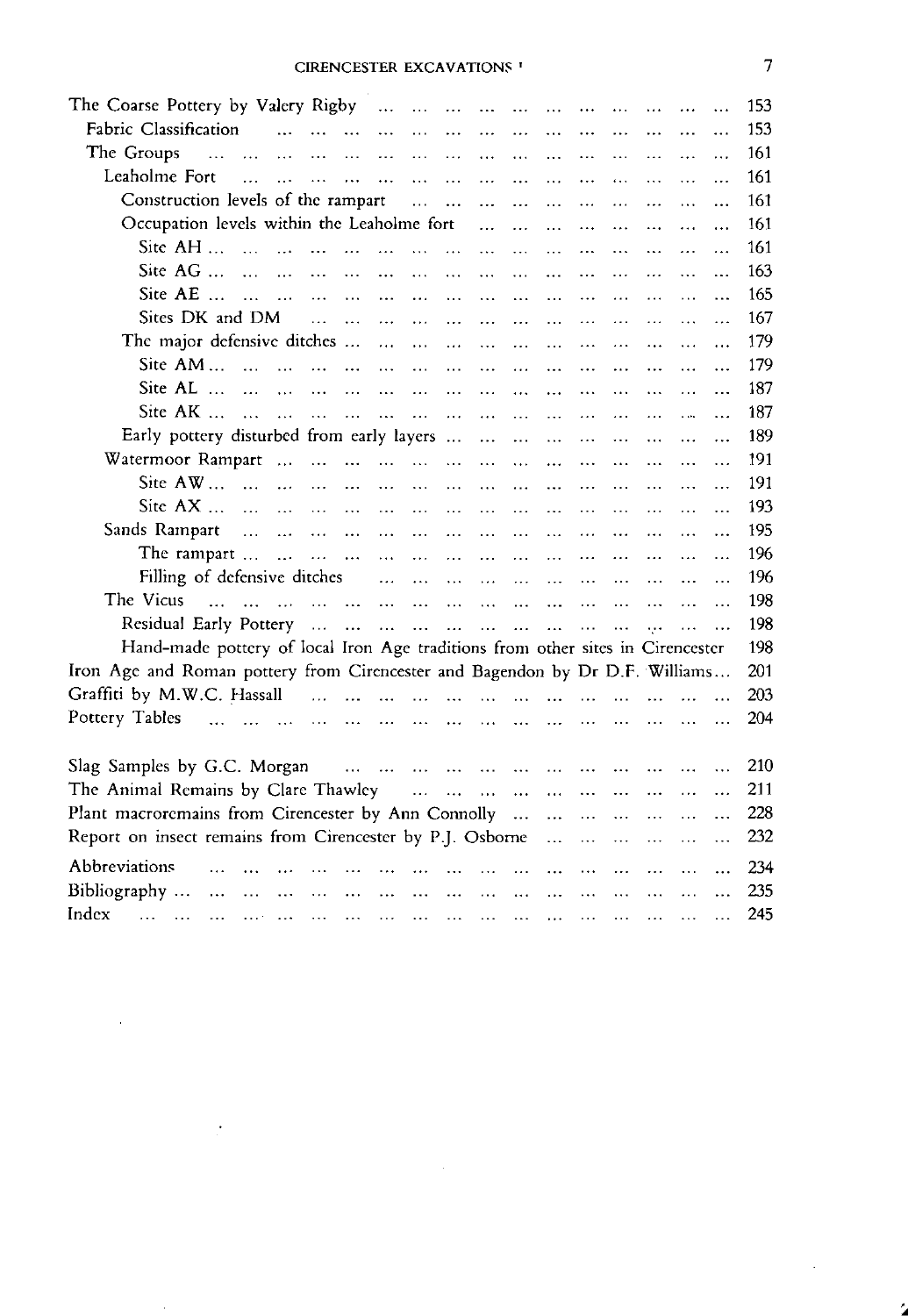# LIST OF PLATES

**(\* denotes that a metric scale was used in the photograph) Front cover: Inlaid horse pendant from DM I 56** *(photo: F.M.B. Cooke)* **Frontispiece: Aerial photograph of** Circnccsrcr. **looking north-west,** *(Cambridge University Collection:* (opyr~eht *reserved)*

*Page*

| 1.     | General view of the excavations in Leaholme Gardens (photo: A.L. Pacitto).<br>$\sim$                                                                                                        | 25 |
|--------|---------------------------------------------------------------------------------------------------------------------------------------------------------------------------------------------|----|
| 2.     | St. Michael's Field during the dry summer of 1976, showing the site of Admiral's<br>Walk in the bottom left hand corner. Leaholme adjoins at the bottom of the<br>plate. (photo: R. Brown). | 26 |
| 3.     | Early ditches, (Period II A?) behind the rampart of the Period II B fort in trench<br>AM I. (photo: A.L. Pacitto).                                                                          | 29 |
| 4.     | Base of Period II B rampart in AM I with the earlier ditches to the rear and the<br>urban street above. (photo: A.L. Pacitto).<br>$\mathbf{1}$ . The set of $\mathbf{1}$<br>$\mathbf{r}$    | 29 |
| 5.     | Compressed turf of Period II B rampart in AM I. (photo: A.L. Pacitto).                                                                                                                      | 32 |
| 6.     | Median ditch of Period II B fort as first discovered beneath the basilica in AD III.<br>The subsidence crack should be noted in the wall above. (photo: A.L. Pacitto)                       | 32 |
| 7.     | Inner ditch of Period II B fort in AM II, showing the cleaning channel at the<br>bottom. It was this section which produced the mass of pottery. (photo: A.L.<br>Pacitto).                  | 35 |
| 8.     | Inner ditch of Period II B fort in AL II, where the sides had been quarried for<br>gravel, leaving only the cleaning channel below. (photo: A.L. Pacitto).<br>$\cdots$ $\cdots$             | 35 |
| 9.     | Butt end of median ditch of Period II B fort in AM III. A temporary hearth had<br>been constructed in it, when the filling had been only half completed. (photo:<br>A.L. Pacitto).          | 37 |
| 10.    | Indentations and stake-holes of obstacles erected between the median and outer<br>ditches in AM IV. (photo: A.L. Pacitto).                                                                  | 37 |
| 11.    | Fourth-century wall subsiding over the inner lip of the outer ditch in AM IV.<br>(photo: A.L. Pacitto).                                                                                     | 38 |
| 12.    | Post-holes and slots of successive military buildings in AH VIII. (photo: A.L.<br>Pacitto).                                                                                                 | 38 |
| 13.    | General view of Admiral's Walk from the south. Sites DK and DM arc at the far<br>end; the parish church is in the distance. (photo: C. Shuttleworth).                                       | 44 |
| $14.*$ | Site DM, Admiral's Walk, from the north in 1974. Site DK can be seen beyond<br>the baulk. The circular feature in the foreground is DM I 134, 136. (photo: C.<br>Shuttleworth).             | 44 |

•

 $\hat{\mathcal{L}}$ 

 $\bar{z}$ 

 $\bar{\mathcal{A}}$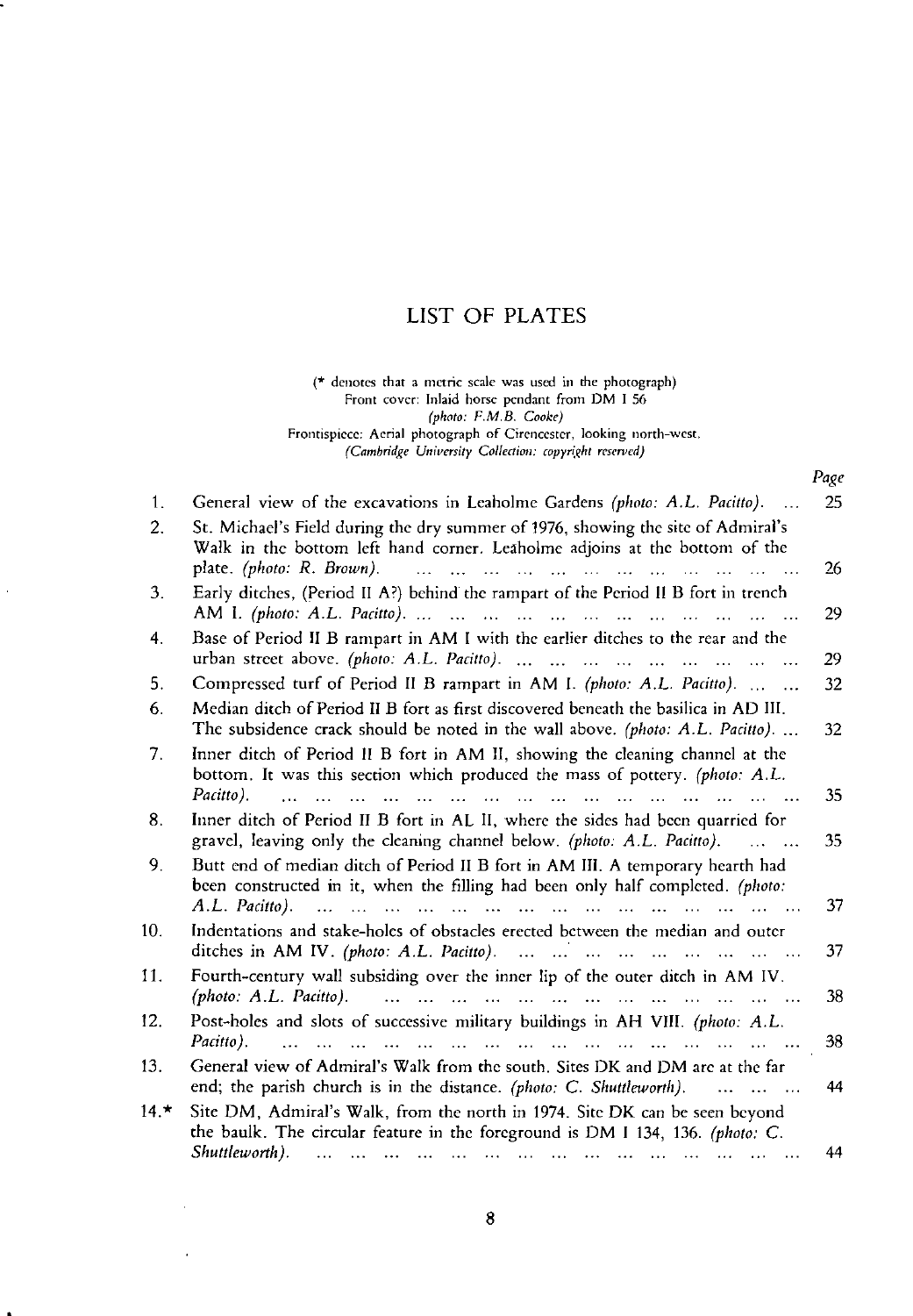#### CIRENCESTER EXCAVATIONS I 9

| $15.*$     | Site DK, Admiral's Walk, from the south-west showing the earliest layers and<br>beam-slot extending beneath the ranging pole. (photo: C. Shuttleworth).<br>$\mathbf{r}$ . The set of $\mathbf{r}$                                                                   | 46  |
|------------|---------------------------------------------------------------------------------------------------------------------------------------------------------------------------------------------------------------------------------------------------------------------|-----|
| $16.*$     | Stone features and pit on site DK. See plan fig. 14. (photo: C. Shuttleworth).                                                                                                                                                                                      | 47  |
| $17 \star$ | Beam-slot and post-holes. (photo: C. Shuttleworth).                                                                                                                                                                                                                 | 48  |
| $18.*$     | Beam-slot and post-holes on site DK after the excavation of the latter. Compare<br>with plate 16. (photo: C. Shuttleworth).<br>لمحتا المتدار بكتار الاحترار بمتدار وجدار فككار كتبر                                                                                 | 48  |
| $19.*$     | Large pit on site DM showing the subsidence of later layers into the pit. (photo:<br>C. Shuttleworth).<br>.<br>Health and the company of the company of the company of the company of the company of the company of the compa                                       | 50  |
| 20.        | The Sands: section through the rampart. (photo: P.D.C. Brown).                                                                                                                                                                                                      | 54  |
| 21.        | Tombstone of the trooper Dannicus, of the ala Indiana. (photo: C. Shuttleworth:<br>copyright Corinium Museum, Cirencester).<br>sia (all later all later all later all later all later                                                                               | 68  |
| 22.        | Tombstone of the trooper Sextus Valerius Genialis, of the ala Thraecum. (photo:<br>C. Shuttleworth: copyright Corinium Museum, Cirencester).                                                                                                                        | 70  |
| 23.        | Stone hand from cavalry tombstone. (Scale 1:1). (photo: Abbey Studios,<br>Cirencester).<br>.<br>Adam Salah Salah Salah Salah Salah Salah Salah Salah Salah<br>$\cdots$                                                                                              | 71  |
| 24.        | Possible copper alloy binding of an auxiliary shield (Copper alloy no. 56). (photo:<br>$A.$ <i>J. Woods)</i> .<br>ing and the same state of the same state and state of the same state of the same state of the same state of the                                   | 97  |
| 25.        | Scanning electron micrographs of:<br>(a) organic material from copper alloy object no. 56;<br>(b) burnt leather;<br>(c) leather:<br>(d) bark.<br>All x800. (photos: G. McTurk, Leicester University Scanning Electron Microscope<br>Unit). $\ldots$<br>$\mathbf{r}$ | 98  |
| 26.        | Photograph (a) and X-radiograph (b) of the complete absence of adult premolar 4<br>in the socket below milk premolar 3, from DM I 137. (photos: A.J. Woods)                                                                                                         | 215 |
| 27.        | Proximal end of a diseased ox metatarsus. (photo: C. Thawley).                                                                                                                                                                                                      | 216 |
| 28.        | $\mathbf{r}$ . $\mathbf{r}$<br>Peridontal abscess of sheep mandible, showing decayed tooth stump in swollen                                                                                                                                                         |     |
|            | socket, from DK I 81. (photo: C. Thawley).                                                                                                                                                                                                                          | 217 |

 $\bar{\pmb{\cdot}}$ 

 $\hat{\mathcal{L}}$ 

 $\mathcal{A}$ 

 $\hat{\mathcal{A}}$ 

 $\ddot{\phantom{1}}$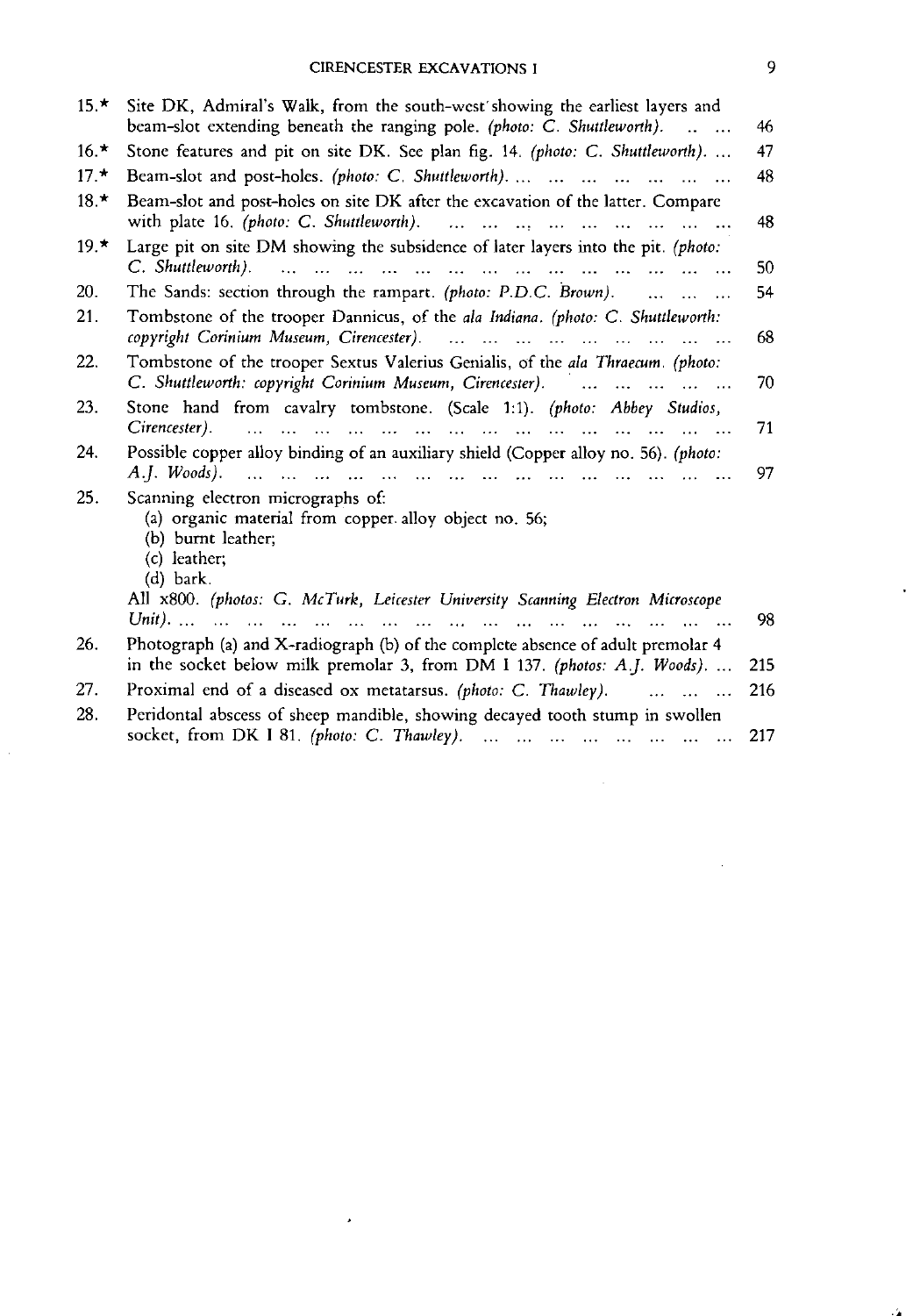# LIST OF FIGURES

 $\ddot{\phantom{a}}$ 

|              | Page                                                                                                                                                                                                                                            |
|--------------|-------------------------------------------------------------------------------------------------------------------------------------------------------------------------------------------------------------------------------------------------|
| 1.           | 18<br>Cirencester and district<br>$\sim$                                                                                                                                                                                                        |
| 2.           | Cirencester, showing positions of excavated areas between 1960-76<br>20<br>$\mathbf{r}$ , and $\mathbf{r}$                                                                                                                                      |
| 3.           | Top: fort, vicus area and annexe; bottom: suggested restoration of the Period II B                                                                                                                                                              |
|              | 24<br>fort<br>$\frac{1}{2}$ . The contract of the contract of the contract of the contract of the contract of the contract of the contract of the contract of the contract of the contract of the contract of the contract of the contract of t |
| 4.           | Site and trench plan of Leaholme and Admiral's Walk<br>27<br>$\mathbf{r}$                                                                                                                                                                       |
| 5.           | Key to conventions used to denote soil types in the drawn sections<br>30                                                                                                                                                                        |
| 6.           | Section through north-western defences of-the Period II forts in Leaholme, AM                                                                                                                                                                   |
|              | $I-IV$<br>$\ldots$ $\ldots$ $\ldots$ $\ldots$ $\ldots$ $\ldots$ $\ldots$ $\ldots$ $\ldots$ $\ldots$ facing 30                                                                                                                                   |
| 7.           | Section to indicate ditches of the Period II B fort beneath the basilica, AD III, IV,                                                                                                                                                           |
|              |                                                                                                                                                                                                                                                 |
| 8.           | Section of rampart and quarried ditch of Period II B fort, AL I-II<br>31                                                                                                                                                                        |
| 9.           | Plan showing position of the north-eastern ditches of the Period II B fort near                                                                                                                                                                 |
|              | 33                                                                                                                                                                                                                                              |
| 10.          | Section through north-eastern ditches of the Period II B fort near Chester Street,                                                                                                                                                              |
|              | BC I-III                                                                                                                                                                                                                                        |
| 11.          | Section through military buildings in AH VIII (= AH IV and V at upper levels facing 37                                                                                                                                                          |
| 12.          | Phase plan of successive military buildings at Leaholme, AH VIII<br>40                                                                                                                                                                          |
| 13.          | Sections through military buildings in AE II, III and the contact the contact the<br>43                                                                                                                                                         |
| 14.          | Phase plan of military buildings in Admiral's Walk, DM I, DK I and II  facing 44                                                                                                                                                                |
| 15.          | Sections through military buildings in DM I, and DK I and II    facing 45                                                                                                                                                                       |
| 16.          | Plan showing annexe (?) defences in the grounds of Watermoor Hospital, AW I                                                                                                                                                                     |
|              | and II<br>52<br>لمعتول وووا لمحتمل فككرا وكبوا وككوا ووكوا المحكم الحفوظ المحكور المحكور<br>$\mathbf{1}$<br>$\mathbf{r}$<br>$\mathbf{1}$<br>$\cdots$                                                                                            |
| 17.          | Section through annexe (?) defences in AW I         facing 52                                                                                                                                                                                   |
| 18.          | Section through annexe (?) defences in CG III and IV      facing 53                                                                                                                                                                             |
| 19.          | Plan showing annexe (?) defences in The Sands, BZ I and II, and CG III and IV<br>53                                                                                                                                                             |
| 20.          | Section through annexe (?) defences in BZ I and II<br>56                                                                                                                                                                                        |
| $21_{\odot}$ | Streets in the viaus below the forum piazza, BB I and AY<br>61                                                                                                                                                                                  |
| 22.          | Section through street and buildings in the views, AY I<br>62<br>$\ddotsc$                                                                                                                                                                      |
| 23.          | Section through early (vicus?) layers at the Mycalex site, near Ascroft Road<br>63<br>$\ddotsc$                                                                                                                                                 |
| 24.          | <b>Brooches</b><br>89<br>وكفار كهوا المتدار كتور الموور الحكور الموكل المتورد المتورد المهاور ككفار المحكور المحكور المتدارر                                                                                                                    |
| 25.          | <b>Brooches</b><br>90<br>$\sim$ $\sim$                                                                                                                                                                                                          |
| 26.          | Copper alloy objects<br>94<br>$\cdots$<br>.<br>$\ddotsc$<br>.<br>.<br>.<br>$\cdots$                                                                                                                                                             |
| 27.          | Copper alloy objects<br>95                                                                                                                                                                                                                      |
| 28.          | Copper alloy objects<br>96<br>$\ddotsc$<br>$\ddotsc$<br>$\ddot{\phantom{1}}$<br>$\ddotsc$<br>$\ddotsc$                                                                                                                                          |
| 29.          | Iron objects<br>100<br>$\cdots$ $\cdots$ $\cdots$<br>$\sim$<br>$\ldots$<br>$\ddotsc$                                                                                                                                                            |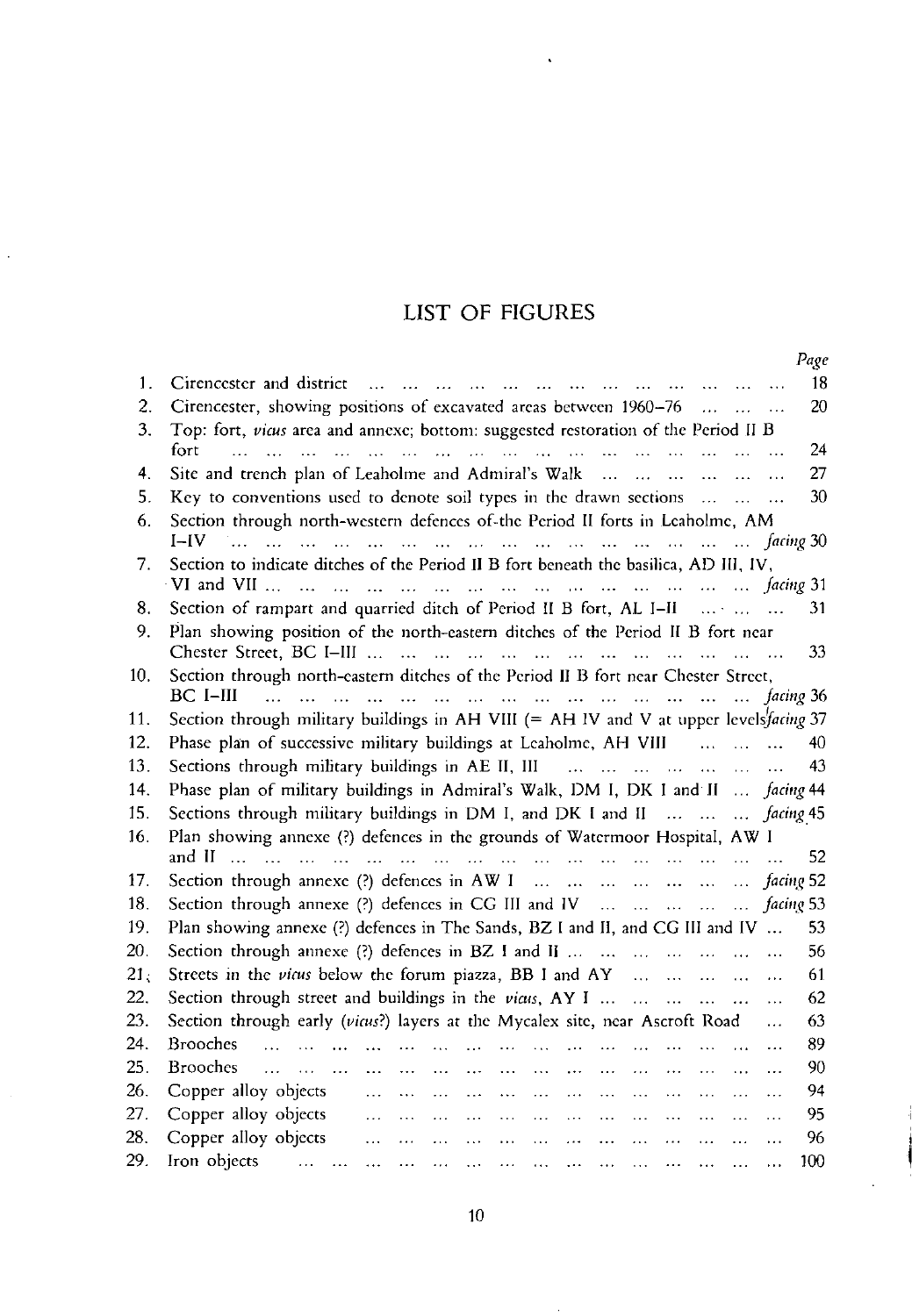#### CIRENCESTER EXCAVATIONS I

| 30. | Bone and shale objects                                                     |                                                            | $\ldots$                   | $\ddotsc$                  | $\ddotsc$                  | $\ddotsc$       | $\ddotsc$                       | $\ldots$                                            | $\ddotsc$                 | $\mathcal{L}_{\mathcal{A}}$ . | $\ddotsc$                                                                                                                                                                                                                                                                                                                                                                                                                                                    |                      |                                             |           | $\cdots$         | 102 |
|-----|----------------------------------------------------------------------------|------------------------------------------------------------|----------------------------|----------------------------|----------------------------|-----------------|---------------------------------|-----------------------------------------------------|---------------------------|-------------------------------|--------------------------------------------------------------------------------------------------------------------------------------------------------------------------------------------------------------------------------------------------------------------------------------------------------------------------------------------------------------------------------------------------------------------------------------------------------------|----------------------|---------------------------------------------|-----------|------------------|-----|
| 31. | Clay objects                                                               |                                                            | $\ldots$                   | $\ddotsc$                  | $\ddots$                   | $\ldots$        | $\ddotsc$                       | $\ddotsc$                                           | $\ddotsc$                 | $\dddotsc$                    | $\ddotsc$                                                                                                                                                                                                                                                                                                                                                                                                                                                    | $\cdots$             | $\ddotsc$                                   |           | $\ddotsc$        | 103 |
| 32. | Stone mortar                                                               | $\ddotsc$<br>$\overline{\mathcal{L}}$ .                    | $\ddotsc$                  | $\ddotsc$                  | $\sim 100$                 | $\sim$ .        | $\sim 10^{-1}$                  | $\sim$ $\sim$                                       | $\sim$ .                  | $\overline{\mathcal{L}}$ .    | $\ddotsc$                                                                                                                                                                                                                                                                                                                                                                                                                                                    | $\ddotsc$            | $\ddotsc$                                   | $\ddotsc$ | $\ddotsc$        | 104 |
| 33. | Lead objects                                                               | $\mathbf{1}$ , $\mathbf{1}$<br>$\mathbf{1}$ , $\mathbf{1}$ | $\ddotsc$                  | $\ldots$                   | $\overline{\mathcal{L}}$ . | $\ddotsc$       | $\mathbf{1}$ , $\mathbf{1}$     | $\ddotsc$                                           | $\ddotsc$                 | $\ddotsc$                     | $\cdots$                                                                                                                                                                                                                                                                                                                                                                                                                                                     | $\ddotsc$            | $\ddotsc$                                   | $\ddotsc$ | $\ddotsc$        | 104 |
| 34. | Glass vessels and objects                                                  |                                                            |                            |                            | $\sim$                     | $\ldots$        | $\ldots$                        | $\ldots$                                            | $\ddotsc$                 | $\ddots$                      | $\mathcal{L}_{\mathcal{A}}$                                                                                                                                                                                                                                                                                                                                                                                                                                  | $\ddotsc$            | $\ldots$                                    | $\sim$    | $\ddotsc$        | 107 |
| 35. | Bone and copper alloy objects                                              |                                                            |                            |                            | $\overline{\mathcal{L}}$ . | $\ldots$        | $\mathcal{L}_{\mathcal{A}}$ .   | $\overline{\mathcal{L}}$ , $\overline{\mathcal{L}}$ | $\bar{z}$ , $\bar{z}$     | $\overline{\mathcal{A}}$      | $\cdots$                                                                                                                                                                                                                                                                                                                                                                                                                                                     | $\ddotsc$            | $\ddotsc$                                   |           | .                | 108 |
| 36. | Copper alloy objects                                                       |                                                            |                            |                            |                            | $\ddotsc$       | $\ddotsc$                       | $\bar{1}$ .                                         | $\ddotsc$                 | $\ddotsc$                     | $\ldots$                                                                                                                                                                                                                                                                                                                                                                                                                                                     | .                    | $\ldots$                                    | $\ddotsc$ |                  | 110 |
| 37. | Copper alloy objects                                                       |                                                            | $\cdots$                   |                            | $\ldots$                   | $\ddotsc$       | $\cdots$                        | $\ddotsc$                                           | $\ddotsc$                 | $\ddotsc$                     | $\ddotsc$                                                                                                                                                                                                                                                                                                                                                                                                                                                    | .                    | $\ddotsc$                                   |           | .                | 111 |
| 38. | Copper alloy objects                                                       |                                                            | $\mathcal{L}_{\text{max}}$ | $\ldots$                   | $\sim 10$                  | $\ddotsc$       | $\ddotsc$                       | $\ddotsc$                                           | $\ddotsc$                 | $\ddotsc$                     | $\cdots$                                                                                                                                                                                                                                                                                                                                                                                                                                                     | $\ddotsc$            | $\ldots$                                    | $\cdots$  | $\ddotsc$        | 113 |
| 39. | Copper alloy objects                                                       |                                                            | $\ldots$                   | $\overline{\mathcal{L}}$ . | $\ddotsc$                  | $\ddotsc$       | $\mathbf{r}$ .                  | $\ddotsc$                                           | $\ddotsc$                 | $\ldots$                      | $\cdots$                                                                                                                                                                                                                                                                                                                                                                                                                                                     | $\ddotsc$            | $\ddotsc$                                   | $\cdots$  | .                | 115 |
| 40. | Copper alloy objects                                                       |                                                            | $\ddotsc$                  | $\ddots$                   | $\ddotsc$                  | $\ddotsc$       | $\ddotsc$                       | $\cdots$                                            | $\ddotsc$                 | $\ddotsc$                     | $\cdots$                                                                                                                                                                                                                                                                                                                                                                                                                                                     | $\ddotsc$            | $\ddotsc$                                   | $\cdots$  | $\ddotsc$        | 116 |
| 41. | Samian stamps                                                              | $\ddotsc$                                                  | $\ddotsc$                  | $\ddotsc$                  | $\ddotsc$                  | $\ldots$        | $\ddotsc$                       | $\ddotsc$                                           | $\ddotsc$                 | $\ddotsc$                     | $\ddotsc$                                                                                                                                                                                                                                                                                                                                                                                                                                                    | $\ddotsc$            | $\sim$ $\sim$                               |           | $\ddotsc$        | 120 |
| 42. | Decorated samian                                                           | $\ddotsc$                                                  | $\ddotsc$                  | $\ddotsc$                  | $\ddotsc$                  | $\ddotsc$       | $\ddotsc$                       | $\ddotsc$                                           | $\overline{\mathbf{r}}$ . | $\ddotsc$                     | $\ddotsc$                                                                                                                                                                                                                                                                                                                                                                                                                                                    | $\ddotsc$            | $\ldots$                                    | $\cdots$  |                  | 129 |
| 43. | Decorated samian                                                           | $\ddotsc$                                                  | $\ddots$                   | $\ddotsc$                  | $\ddots$                   | $\ddotsc$       | $\ddotsc$                       | $\ddotsc$                                           | $\ddotsc$                 | $\ddotsc$                     | $\ddotsc$                                                                                                                                                                                                                                                                                                                                                                                                                                                    | $\ldots$             | $\ddotsc$                                   | $\ldots$  | $\ddots$         | 130 |
| 44. | Decorated samian                                                           | $\ddotsc$                                                  | $\ddotsc$                  | $\ddotsc$                  | $\ddotsc$                  | $\ddotsc$       | $\cdots$                        | $\ldots$                                            | $\ddotsc$                 | $\ddotsc$                     | $\ddotsc$                                                                                                                                                                                                                                                                                                                                                                                                                                                    | .                    | $\sim$ $\sim$                               | $\ddotsc$ | .                | 134 |
| 45. | Decorated samian                                                           | .                                                          | $\ddotsc$                  | $\ddotsc$                  | $\ddotsc$                  |                 | $\cdots$                        | $\ddotsc$                                           | .                         | Щ,                            | .                                                                                                                                                                                                                                                                                                                                                                                                                                                            |                      | $\ddotsc$                                   | $\ddotsc$ | Н.               | 137 |
| 46. | Decorated samian                                                           | $\ddotsc$                                                  | $\ddotsc$                  | $\cdots$                   | $\ddotsc$                  | $\cdots$        | $\cdots$                        | $\cdots$                                            | $\ddotsc$                 | $\ddotsc$                     | $\cdots$                                                                                                                                                                                                                                                                                                                                                                                                                                                     | $\ddotsc$            | $\ddotsc$                                   | $\cdots$  |                  | 140 |
| 47. | Plain samian                                                               | $\ddotsc$<br>$\ddotsc$                                     | $\ddotsc$                  | $\ddotsc$                  | $\ddotsc$                  | $\ldots$        | $\ddotsc$                       | $\ddotsc$                                           | $\ddotsc$                 | $\ddotsc$                     | $\ddotsc$                                                                                                                                                                                                                                                                                                                                                                                                                                                    | $\ddotsc$            | $\ddotsc$                                   | $\ddotsc$ | $\ddotsc$        | 141 |
| 48. | Mortarium and amphora stamps                                               |                                                            |                            |                            | $\ddotsc$                  | $\sim 10$       | $\cdots$                        | $\ldots$                                            | $\ddotsc$                 | $\ddotsc$                     | $\ddotsc$                                                                                                                                                                                                                                                                                                                                                                                                                                                    | $\ddotsc$            | $\ddotsc$                                   | $\ddotsc$ | $\ddotsc$        | 147 |
| 49. | Stamps on Gallo-Belgic and coarse wares                                    |                                                            |                            |                            |                            |                 | $\ddotsc$                       | $\cdots$                                            | $\ddotsc$                 | $\ddotsc$                     | $\ddotsc$                                                                                                                                                                                                                                                                                                                                                                                                                                                    | .                    | .                                           | .         | .                | 149 |
| 50. | Coarse pottery                                                             | and the services are the                                   |                            |                            |                            | $\ddotsc$       | $\ddotsc$                       | $\cdots$                                            | $\ddotsc$                 | $\ddotsc$                     | $\ddotsc$                                                                                                                                                                                                                                                                                                                                                                                                                                                    | $\ddotsc$            | $\ddotsc$                                   | $\ddotsc$ |                  | 164 |
| 51. | Coarse pottery                                                             | $\overline{\mathcal{L}}$ .<br>$\cdots$                     | $\ddotsc$                  | $\ldots$                   | $\ddotsc$                  | $\ddotsc$       | $\mathbf{1}$                    | $\cdots$                                            | $\ddotsc$                 | $\bar{\mathcal{L}}$ .         | $\ddotsc$                                                                                                                                                                                                                                                                                                                                                                                                                                                    | .                    | $\ddotsc$                                   | $\ddotsc$ | .                | 166 |
| 52. | Coarse pottery                                                             | $\ddotsc$<br>$\cdots$                                      | $\ddotsc$                  | $\ldots$                   | $\ddots$                   | $\ddotsc$       | $\ddotsc$                       | $\cdots$                                            | $\cdots$                  |                               | $\ddotsc$                                                                                                                                                                                                                                                                                                                                                                                                                                                    | .                    | $\ddotsc$                                   | $\ddotsc$ | $\ddotsc$        | 170 |
| 53. | Coarse pottery                                                             | $\bar{a}$ , $\bar{a}$<br>$\ddotsc$                         | $\ddotsc$                  | $\ddotsc$                  | $\ddotsc$                  | $\sim$ .        | $\overline{1}$ , $\overline{1}$ | $\ddotsc$                                           | $\ldots$                  | $\bar{\nu}$ .                 | $\ddotsc$                                                                                                                                                                                                                                                                                                                                                                                                                                                    | $\cdots$             | $\cdots$                                    | $\ddotsc$ | .                | 171 |
| 54. | Coarse pottery                                                             | $\sim$ .<br>$\ddotsc$                                      | $\ldots$                   | $\ddotsc$                  | $\sim$ .                   | $\ddotsc$       | $\ddotsc$                       | $\ddotsc$                                           | $\ddotsc$                 | $\mathbb{Z}^2$ .              | $\ddotsc$                                                                                                                                                                                                                                                                                                                                                                                                                                                    | $\ddotsc$            | $\ddotsc$                                   | $\ddotsc$ | .                | 174 |
| 55. | Coarse pottery                                                             | $\ddotsc$<br>$\ddotsc$                                     | $\ldots$                   | $\ddotsc$                  | $\ddotsc$                  | $\ddotsc$       | $\ddotsc$                       | $\ldots$                                            | $\dddotsc$                | $\ddotsc$                     | $\cdots$                                                                                                                                                                                                                                                                                                                                                                                                                                                     | $\ddotsc$            | $\cdots$                                    | $\ddotsc$ | .                | 176 |
| 56. | Coarse pottery                                                             | $\ddotsc$<br>$\ddotsc$                                     | .                          | $\ddotsc$                  | $\ddotsc$                  | $\ddotsc$       | $\ddotsc$                       | $\ddotsc$                                           | $\ddotsc$                 | .                             | $\ddotsc$                                                                                                                                                                                                                                                                                                                                                                                                                                                    | $\ddotsc$            | $\ddotsc$                                   |           | 44               | 177 |
| 57. | Coarse pottery                                                             | $\overline{\mathcal{L}}$ .<br>$\ddotsc$                    | $\ldots$                   | $\ldots$                   | $\ddotsc$                  | $\sim$ . $\sim$ | $\ddotsc$                       | $\ddotsc$                                           | $\ddotsc$                 | $\bar{\Delta}$ .              | $\bar{\omega}$ .                                                                                                                                                                                                                                                                                                                                                                                                                                             | $\bar{\nu}$ .        | $\ddotsc$                                   | $\ddotsc$ | .                | 180 |
| 58. | Coarse pottery                                                             | $\cdots$                                                   |                            |                            |                            |                 |                                 |                                                     |                           |                               |                                                                                                                                                                                                                                                                                                                                                                                                                                                              |                      |                                             |           |                  | 183 |
| 59. | Coarse pottery                                                             |                                                            |                            |                            |                            |                 |                                 |                                                     |                           |                               | $\mathbf{a} \cdot \mathbf{a} = \mathbf{a} \cdot \mathbf{a} = \mathbf{a} \cdot \mathbf{a} = \mathbf{a} \cdot \mathbf{a} = \mathbf{a} \cdot \mathbf{a} = \mathbf{a} \cdot \mathbf{a} = \mathbf{a} \cdot \mathbf{a} = \mathbf{a} \cdot \mathbf{a} = \mathbf{a} \cdot \mathbf{a} = \mathbf{a} \cdot \mathbf{a} = \mathbf{a} \cdot \mathbf{a} = \mathbf{a} \cdot \mathbf{a} = \mathbf{a} \cdot \mathbf{a} = \mathbf{a} \cdot \mathbf{a} = \mathbf{a} \cdot \math$ |                      |                                             |           |                  | 184 |
| 60. | Coarse pottery                                                             | $\ddotsc$                                                  |                            |                            |                            |                 |                                 |                                                     |                           |                               |                                                                                                                                                                                                                                                                                                                                                                                                                                                              |                      |                                             |           |                  | 186 |
| 61. | Coarse pottery                                                             | $\ddotsc$<br>.                                             |                            |                            | .                          | $\cdots$        | .                               |                                                     | .                         | .                             | $\ddotsc$                                                                                                                                                                                                                                                                                                                                                                                                                                                    |                      | .                                           | $\cdots$  |                  | 188 |
| 62. | Coarse pottery                                                             |                                                            |                            |                            |                            |                 |                                 |                                                     |                           |                               |                                                                                                                                                                                                                                                                                                                                                                                                                                                              |                      |                                             |           |                  | 190 |
| 63. | Coarse pottery                                                             | $\ddotsc$<br>$\ldots$                                      |                            |                            |                            |                 |                                 |                                                     |                           |                               |                                                                                                                                                                                                                                                                                                                                                                                                                                                              |                      |                                             |           |                  | 192 |
| 64. | Coarse pottery                                                             | $\ddotsc$<br>$\ddotsc$                                     | .                          | .                          |                            | .               | .                               |                                                     | .                         | .                             | $\ddotsc$                                                                                                                                                                                                                                                                                                                                                                                                                                                    |                      |                                             |           |                  | 194 |
| 65. | Coarse pottery                                                             | $\ddotsc$<br>$\ddotsc$                                     | $\ddotsc$                  | .                          | .                          |                 |                                 |                                                     | $\ddotsc$                 |                               |                                                                                                                                                                                                                                                                                                                                                                                                                                                              |                      | $\cdots$                                    |           |                  | 197 |
| 66. | Graffiti                                                                   | $\ddotsc$<br>.                                             |                            |                            |                            |                 |                                 |                                                     |                           |                               |                                                                                                                                                                                                                                                                                                                                                                                                                                                              |                      |                                             |           |                  | 203 |
| 67. | The butchery of an ox                                                      |                                                            | $\ldots$                   | .                          | .                          | .               | $\cdots$                        |                                                     | $\ddotsc$                 |                               |                                                                                                                                                                                                                                                                                                                                                                                                                                                              |                      |                                             |           |                  | 218 |
| 68. | The butchery of a sheep                                                    |                                                            | $\bar{\Delta}$ .           | $\ddotsc$                  | .                          | $\ddotsc$       | .                               | $\ddotsc$                                           | .                         |                               |                                                                                                                                                                                                                                                                                                                                                                                                                                                              |                      |                                             |           |                  | 221 |
| 69. | The butchery of a pig                                                      |                                                            | . <b>.</b>                 | $\bar{\Delta}$ .           | $\ddotsc$                  | $\ddotsc$       | $\ddotsc$                       | $\ddotsc$                                           | $\ddotsc$                 | $\bar{\nu}$ .                 | .                                                                                                                                                                                                                                                                                                                                                                                                                                                            | $\ddot{\phantom{a}}$ |                                             |           |                  | 223 |
| 70. | Fragment of an ox skull showing shape of intercornual ridge and horn core, |                                                            |                            |                            |                            |                 |                                 |                                                     |                           |                               |                                                                                                                                                                                                                                                                                                                                                                                                                                                              |                      |                                             |           |                  |     |
|     | posterior aspect, from DM I 65. (Scale 1:1).                               |                                                            |                            |                            |                            |                 |                                 |                                                     |                           |                               |                                                                                                                                                                                                                                                                                                                                                                                                                                                              |                      | فتدا فتدا فتدا فتدا فتدا فللا المتار فتدارى |           | $\sim$ 100 $\pm$ | 225 |

 $\ddot{\phantom{a}}$ 

 $\mathcal{A}^{\mathcal{A}}$ 

 $\ddot{\phantom{1}}$ 

11

 $\ddot{\phantom{a}}$ 

 $\mathcal{P}_{\mathcal{A}}$  $\mathbf{r}$  $\Delta$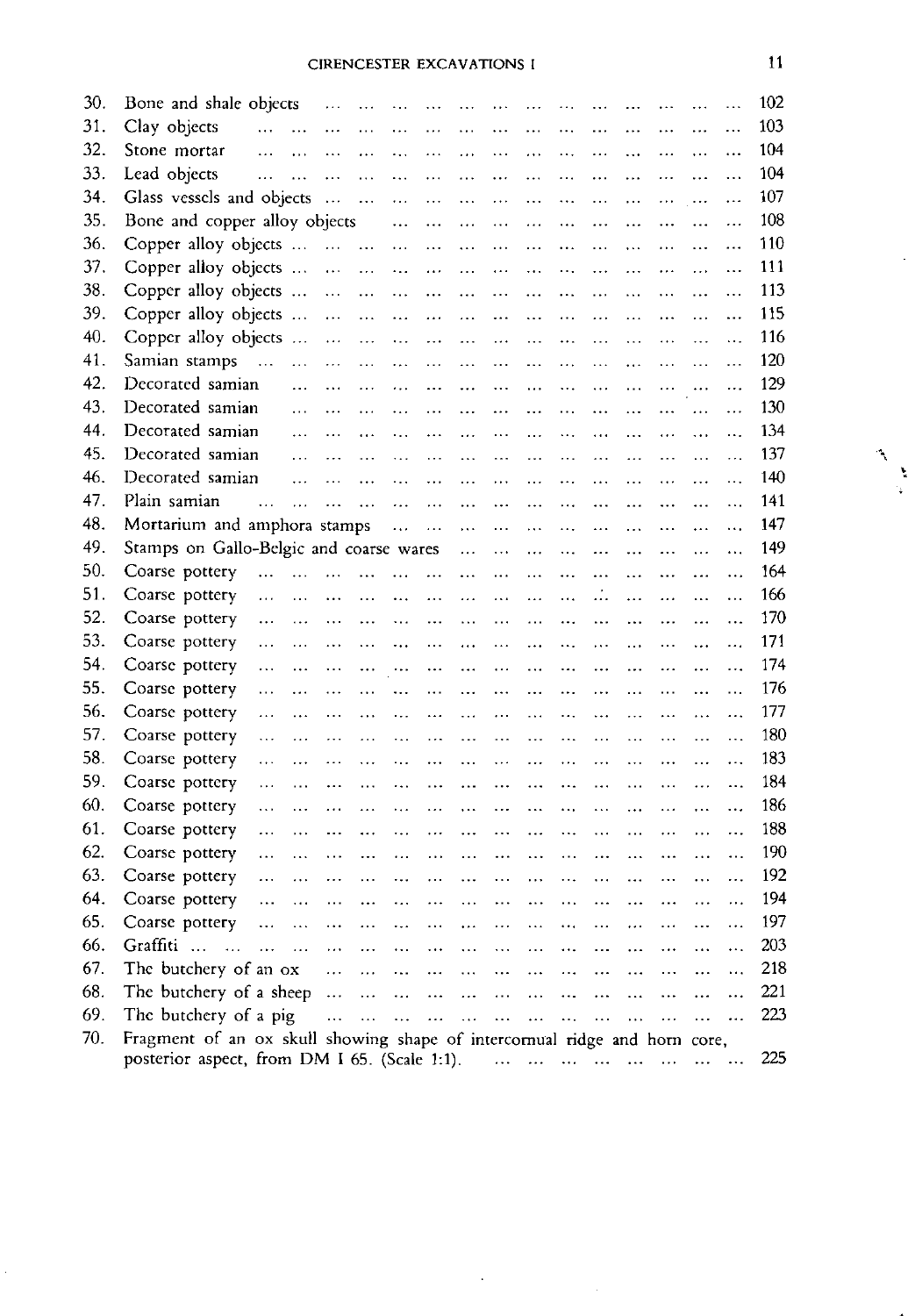# **LIST OF TABLES**

 $\ddot{\phantom{0}}$ 

|                                                                                                                           |  |  |  |  | Page |
|---------------------------------------------------------------------------------------------------------------------------|--|--|--|--|------|
|                                                                                                                           |  |  |  |  |      |
|                                                                                                                           |  |  |  |  |      |
|                                                                                                                           |  |  |  |  |      |
| 4. Animal bone fragments found in each group                                                                              |  |  |  |  |      |
| 5. Bones from animals in Group I (fragments)         212                                                                  |  |  |  |  |      |
| 6. Bones from animals in Group II (fragments)          212                                                                |  |  |  |  |      |
| 7. Bones from animals in Group III (fragments)         213                                                                |  |  |  |  |      |
|                                                                                                                           |  |  |  |  |      |
|                                                                                                                           |  |  |  |  |      |
| 10. Measurements of animal bones and the contract of the contract of animal bones and contract of the contract of the 226 |  |  |  |  |      |
|                                                                                                                           |  |  |  |  |      |

 $\bar{\mathbf{r}}$ 

 $\bar{\bar{t}}$ 

 $\bar{z}$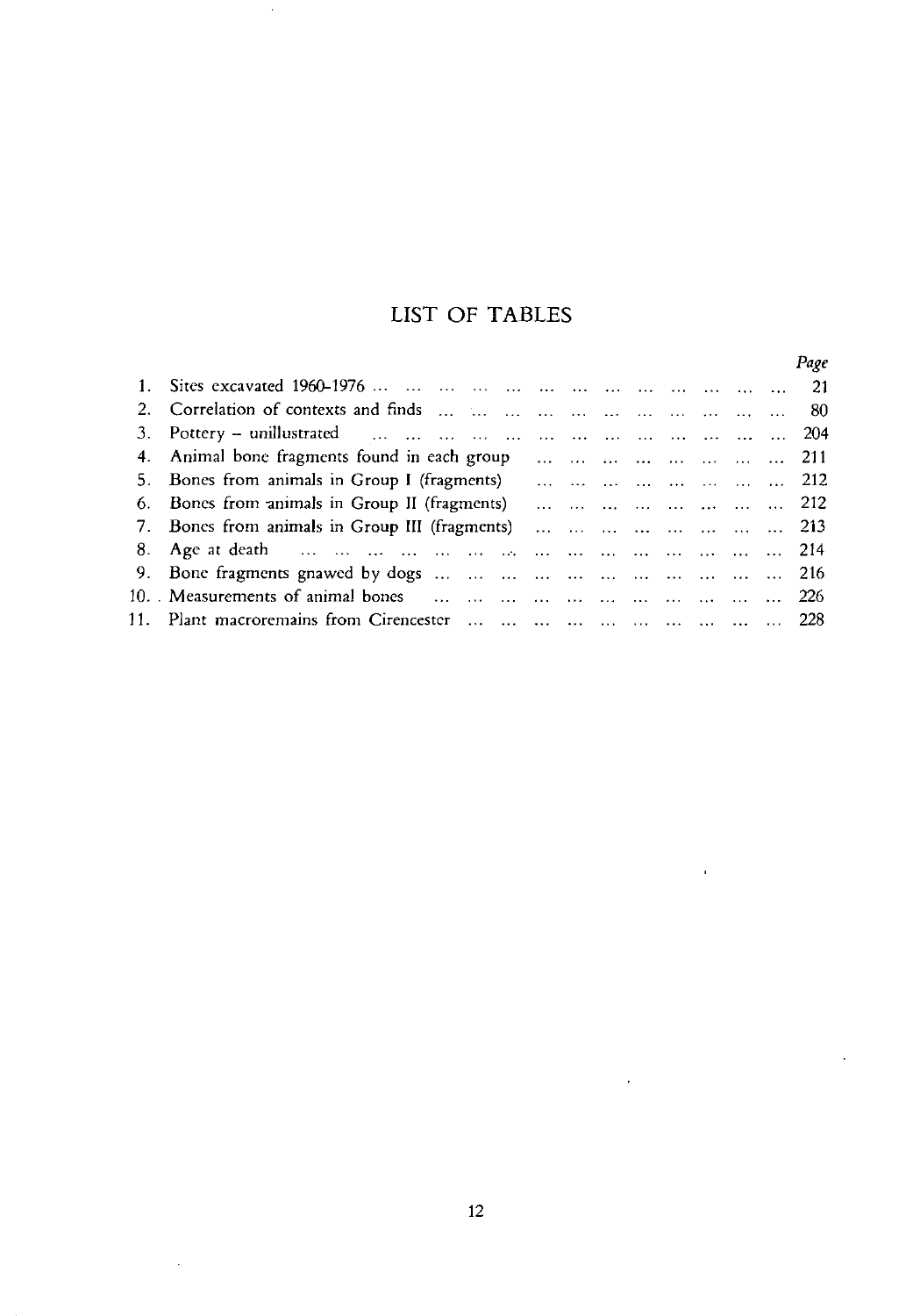#### Acknowledgements (JSW and ADMcW)

As always on excavations covering such a scale many people gave their services, and money was received from a large number of sources. First among the latter should be recorded the then Ministry of Public Building and Works, who undoubtedly shouldered the largest financial burden, both of the excavations and of the post-excavation work. Secondly, the help of the Society of Antiquaries of London, who sponsored the formation of the excavation committee as One of its major research projects, must be gratefully recorded. Other grants were received from time to time from: the British Academy, the Gulbenkian Foundation, the Royal Archaeological Institue, the Haverfield Bequest and the Craven Fund of the University of Oxford, the University of Leicester, Cirencester Urban District Council, the Bristol and Gloucestershire Archaeological Society, the Cirencester Archaeological and Historical Society, the Association for Cultural Exchange and the Cotswold District Council. Help in kind was provided by Gloucestershire County Council, Cirencester Urban District Council and Mr. Harry Pitts, while the Royal Agricultural College provided a dark-room on a number of occasions and the University of Leicester made laboratory accommodation available for all the conservation work. Thanks must also go to the very many people who contributed money towards the excavations through the site collecting boxes.

It is impossible to acknowledge individually the help of everyone. The site supervisors shouldered the main burden of recording: Elizabeth Dowrnan, Rosalind Dunnett, Brian Gill, Mark Hassall, Sheclagh Johnson, Christine Mahany, Alan McWhirr, T.]. O'Leary, Alan Perkins, Tony Poole, Mary Rennie, S.P. Roskams, Sarah Smith, Anna Wacher. Tony Pacitto, Gillian Jones, R.A. Fagcnce, C. Birchell, R. Rumens and Colin Shuttleworth have, at various times, served as photographers. In charge of the finds shed, on different occasions, were Marion Owers and Helen McWhirr. During the preparation of the reports, J. Thawley and Ann Woods successively acted as conservators at Leicester University. Also engaged on the postexcavation work have been Valery Rigby, and Linda Viner; whilst Peter Wright, Nick Griffiths and Tony McCormick have been responsible for the drawing of plans, sections and illustrations.: Cheryl McCormick and Phyl Muir have shared the task of typing the manuscript.

Besides the authors of the separate specialist reports, several experts commented on various types of pottery from the early occupation for this report. Mrs. K.F. Hartley examined all the rnortaria. Dr. K.T. Greene had already discussed elsewhere the main group of imported glazed and colour-coated wares from the area of the Lcaholme fort ditches; he has also examined the sherds from the subsequent excavations. Dr. D.P.S. Peacock examined the amphorae, and Dr. D.F. Williams the Iron Age pottery. In addition, help has been received from Ms M. Darling, Mrs. V.S. Swan, Mr. P. Arthur, Ms]. Wills, Mr. W.J. Britnell, Mr.·P.V. Webster, and Mr. A. Vince. Thanks must be extended to the staff of all the museums visited, in particular the Corinium Museum, Stroud Museum, Cheltenham Museum and Art Gallery, Bristol City Museum and Art Gallery and the Ashmolean Museum, Oxford.

In the field of non-ceramic studies, thanks for assistance in the preparation of notes arc recorded to Mr. Leo Biek, Dr. R.J. King, Dr. Morna Macgregor, Dr. Margaret Roxan, and the late Mr. M.R. Hull.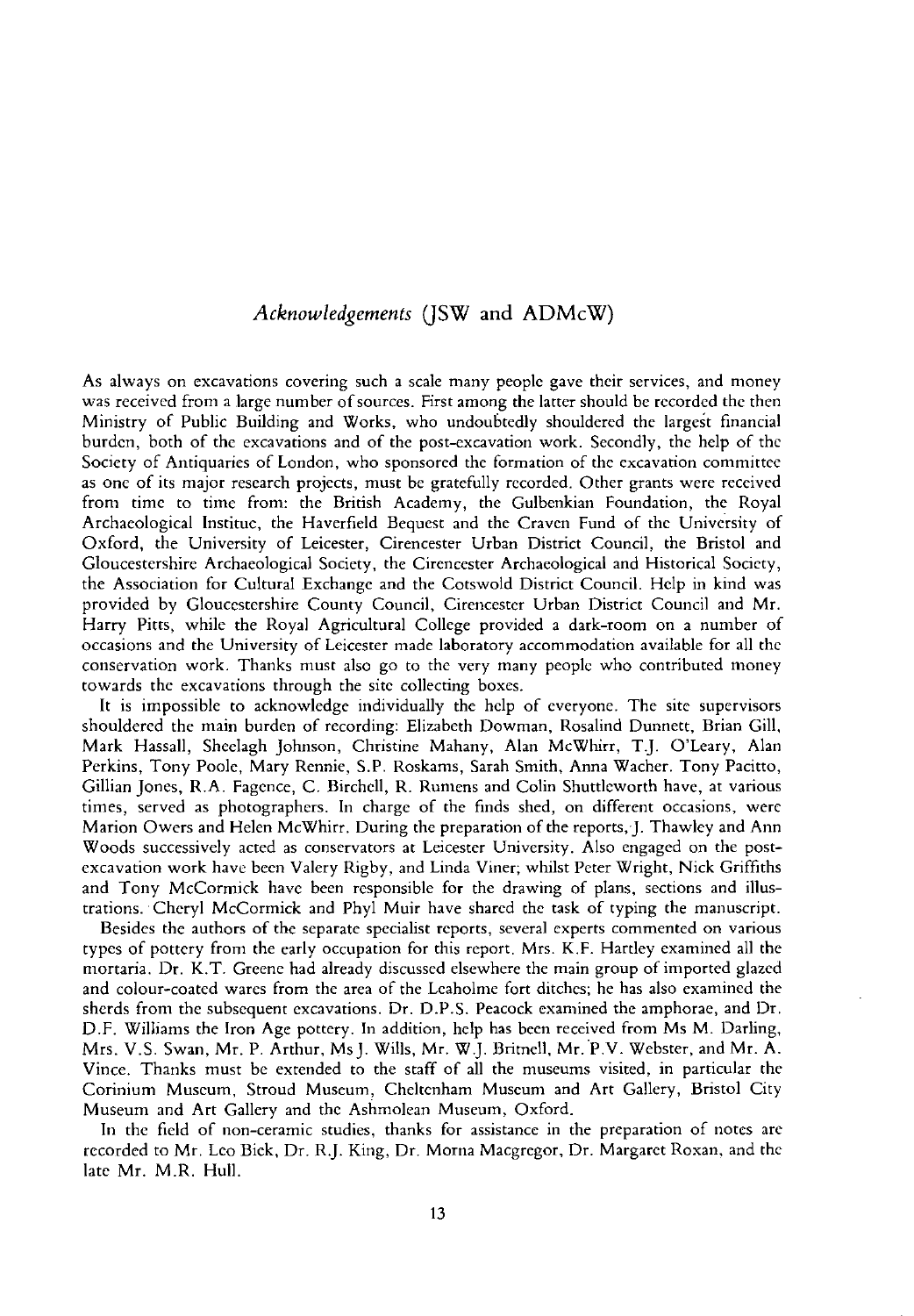For fifteen years Miss D.M. Radway organised an invaluable service of guides from the Cirenccster Historical and Archaeological Society, with great advantage to the public. The late Instructor Capt. H.S. Gracie, C.B., F.S.A., R.N. (Retd.) was, for many years, secretary to the Excavation Committee; later Miss Joyce Barker, F.S.A., as local secretary, shouldered many of the administrative burdens, which latterly were assumed by Mr. K. Povah. Foremost among local supporters was Mr. John Jefferies, sometime Chairman of the Cirencester Urban District Council; his interest, untiring support and ready cooperation can never be adequately recompensed. Mr. Derek Waring, Chief Executive of Cotswold District Council, has rendered much help, as have also Mr. T. Ridge as Planning Officer and Mr. David Viner as curator of the Corinium Museum. Before him, Mr. John Real, as custodian of the museum, provided help on many occasions. Many local residents and business firms allowed access to premises or gave help in kind. Latterly, Professor S.S. Frere, C.B.E., D.Litt., Litt.D., F.B.A., F.S.A., Chairman of the Committee since 1966, has given valuable advice.

Tribute must also be paid to helpers now deceased; Mrs. Petty and Miss Eleanor Waite successively took charge of the finds shed; Mr. H.J.M. Petty, F.S.A., and Mr. W. Blythe acted as site accountants from 1961-63 and 1964-66 respectively; Professor Donald Atkinson, F.S.A., sometime Honorary Curator of Cirencester Museum, provided museum services and made preliminary identifications of the coins; Mr. J.W. Elliott, sometime Engineer and Surveyor to the Urban District Council, contributed much help and information. Finally we must record the untiring support and wise advice of the late Professor Sir Ian Richmond, C.B.E., F.B.A., P.S.A., founder and first Chairman of the Committee.

Thanks are also due to the property owners or their agents who permitted excavations to take place: Cirencestcr Urban District Council, Gloucestcrshirc County Council, Mr. Keen of Messrs. Van Gelder and Keen, the Post Office, and Eric Coles and Partners. Our thanks are also expressed to the University of Leicester and Leicester Polytechnic for active encouragement of the authors in their research.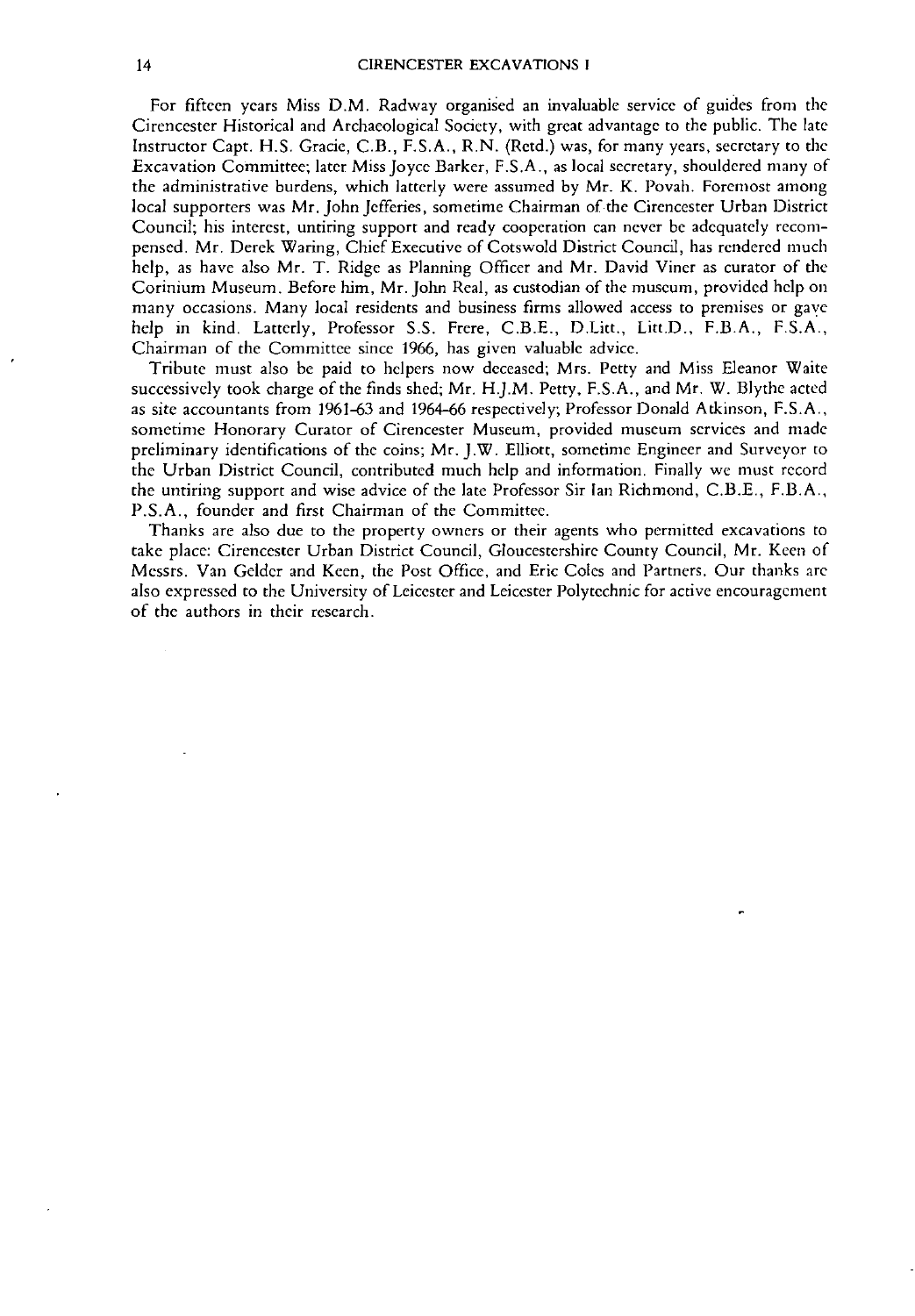# **INTRODUCTION**

# By Professor 5.5. Frere, C.B.E., D.Litt., Litt.D., F.B.A., F.S.A.

Urban archaeology in recent years has become a fashionable and growing practice, and there is no doubt that both its difficulties and its achievements make it an exacting but rewarding school. Those who have learnt to unravel the complex stratification, and to recognise the sometimes almost invisible complications introduced by dark pits cut into equally dark deposits, which are normal in city sites long occupied, may be held to be at the top of their profession. In the growth of this new and enthralling discipline the excavations at Circncestcr have played an influential role. In 1960 when they began, the post-war excavations at Canterbury and at Verulamium were over, the others not yet started. A great opportunity was available both to volunteers and to the directing staff. In those far-off days large excavations were still run with volunteer labour and by directors who in real life held other jobs. Large numbers of people. who have since made their names in one or another branch of archaeology received their early training thus. The experience was usually enjoyable; the strains were fclt only later, when the great bulk of material, amassed year after year from the maintained impetus of what may now be called the proto-rescue phase, proved an excessive burden on the part-time archaeologists in charge. Nevertheless the devotion of those in charge, year after year devoting their holiday seasons to the project, deserves our grateful recognition. The Cirencester excavations have continued annually for eighteen years, and perhaps only the increased assistance latterly provided by the State to further the research on finds, and to get them processed and drawn, has made possible the appearance of a report so soon. Long past are the days when it was possible to toss off a superficial final report on an important site in only a year or eighteen months after the spade was laid aside; the standard of information nowadays looked for in reports calls for much more detail to be made available. and in far greater variety, than used to be thought necessary. Thus the authors of this first volume on the Cirencester excavations are to be congratulated.

The present volume deals with the military remains. The division has the advantage of being not only thematic but also chronological, for, like the majority of cities and other large settlements in Roman Britain, Cirencester owed its origin and choice of site to the first-century Roman army. Nineteenth-century discovery of two military tombstones had already suggested that there once had been a garrison at Cirencestcr; but Mornmsen had dated them stylistically to the late first or even to the early second century. In 1917 Haverfield prophetically wrote: "If the whole area could be minutely excavated, a skilful excavator might, no doubt, detect the fort by its ditch, or even by the post-holes of its wooden buildings. Nothing of the sort has yet been noted, and, even if found, such traces would form only a temporary feature of the site in its earlier days. Circncestcr remained, then, like most of Southern Britain, civilian, and free from the incubus of a garrison". Half a century later skilful excavation has provided some of the answers. We now know the eontext of the tombstones and have a berter understanding of the complex processes whereby the site of a fort became the administrative centre of a civitas. We may even question the use of the word 'incubus'.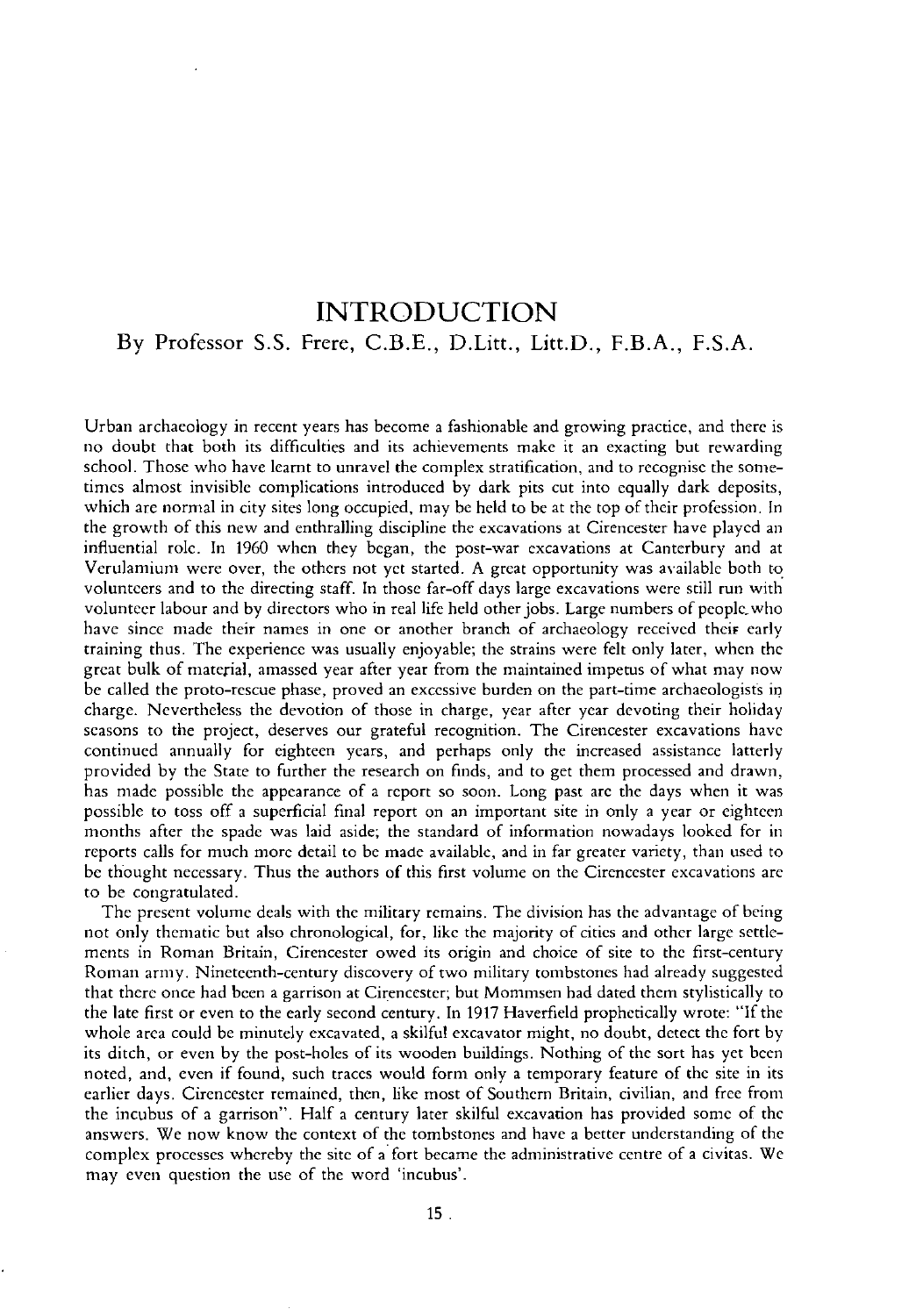But urban archaeology and rescue excavation have their limitations; a living town cannot be stripped nor 'the whole area minutely excavated', and it continues to guard important secrets. In this volume a great advance of knowledge is revealed, and we have a basis of proven fact from which to watch the future. Vigilance is indeed required, for only excavation at the right spot, when fleeting opportunity offers the chance, will pierce the uncertainties which still surround the extent and character of the various military establishments now proved to exist beneath the Roman city. In the circumstances of modem development it is fatally easy for apathy, ignorance or plain absence of resources to miss these opportunities, and the task is made no easier by the great depth below the modem surface at which these earliest vestiges are often stratified; any excavation has to be sizeable to be worth while, and correspondingly expensive.

The publication of a great series of excavations may excusably be thought to mark an epoch, to be followed by a period of rest and contemplation, and perhaps by the switch of scarce resources elsewhere. This comfortable point of view must be resisted, if only because the tide of destruction caused by modem building-construction does not similarly take a siesta. The process of archaeological discovery can never be complete, for fresh facts and new outlooks continue to raise questions which were not, and perhaps even could not be, posed before, just as new techniques offer better opportunities of recovering a broader spectrum of historical or environmental information.

Fortunately Cirencester possesses a first-class museum professionally staffed, and the local authority has long shown enlightened interest in the archaeology of the town. Nor is local interest in archaeology confined to official circles. All this augurs well for future work. Meanwhile we eagerly await the further volumes of this important excavation report.

25 January 1978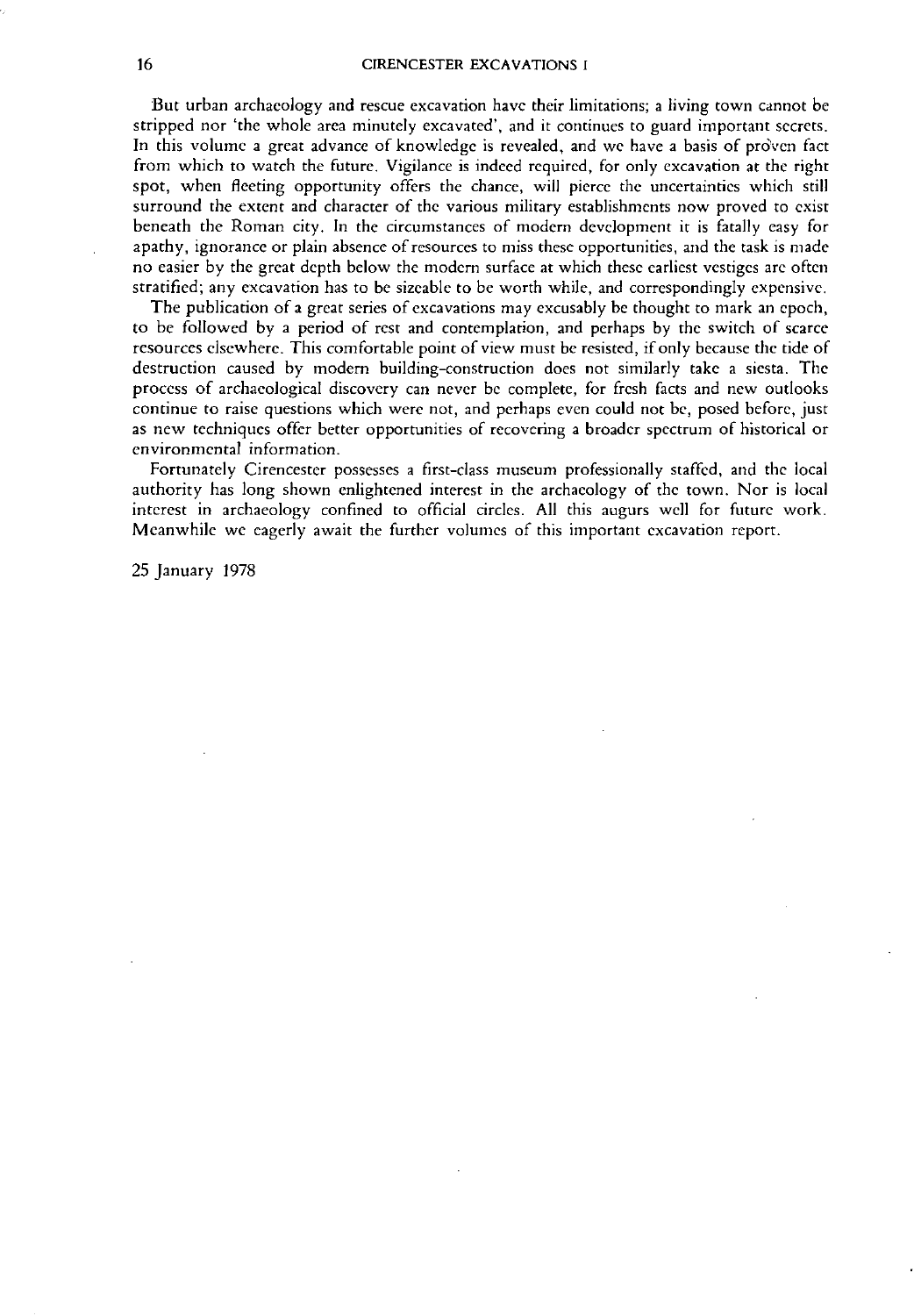#### **EDITORS' NOTE**

The principal contents of this volume were completed six years ago. In order to forestall criticism from those people who are all too ready to draw attention to lengthy delays **in** the publication of rescue excavations, let it be made clear that the delays in this were entirely beyond the control of the joint writers and editors. They were due solely to the fact that two successive publishers were unable to reach decisions within a reasonable time, on whether to accept the manuscript. Neither can any blame be attached to the Department of the Environment. In both cases, officers of the Department and of the Excavation Committee were always ready to propose and accept reasonable compromises in order to try to break deadlocks: but to no avail.

> ].S.W. A.D.McW.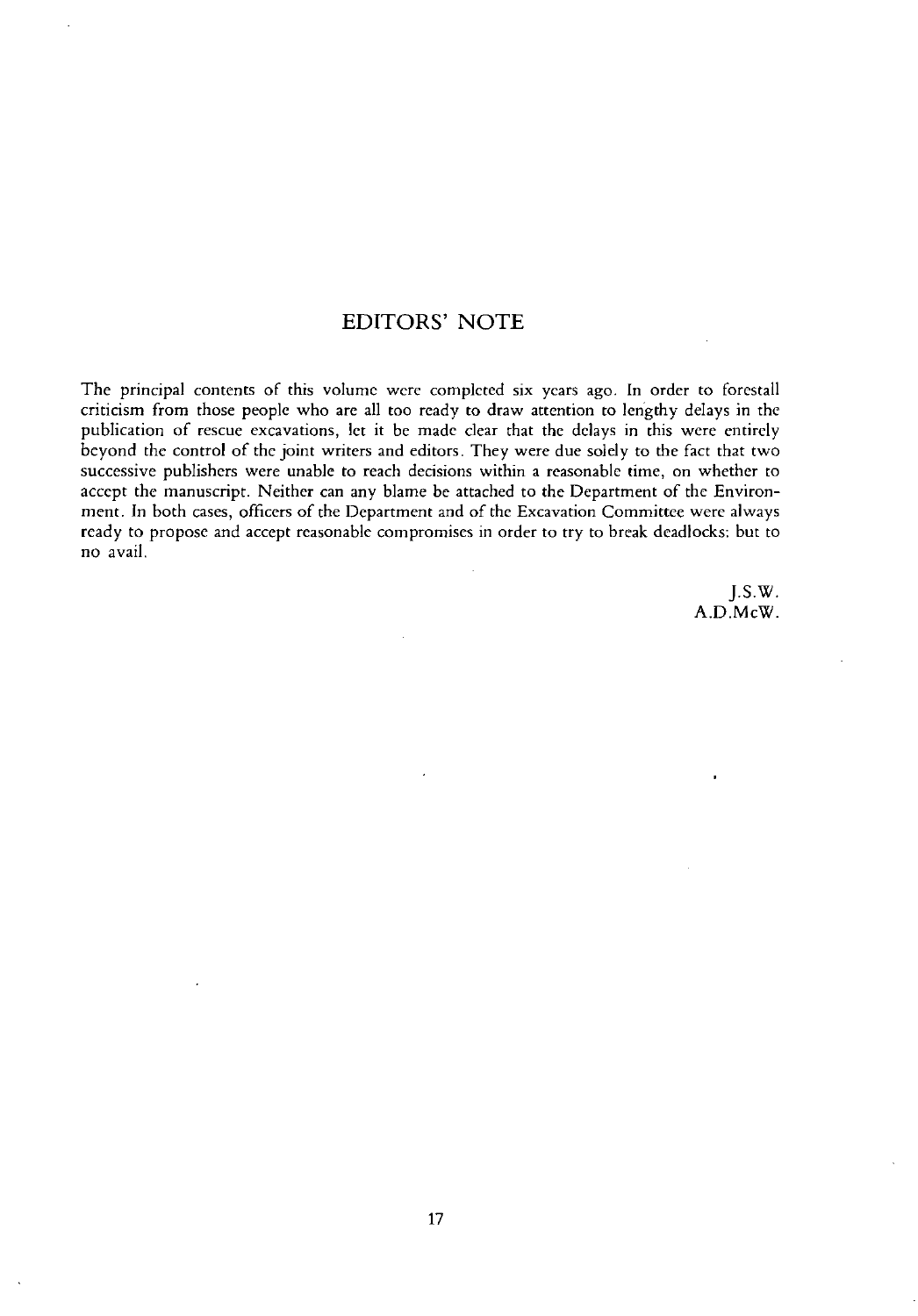

Fig. 1. Circnester and district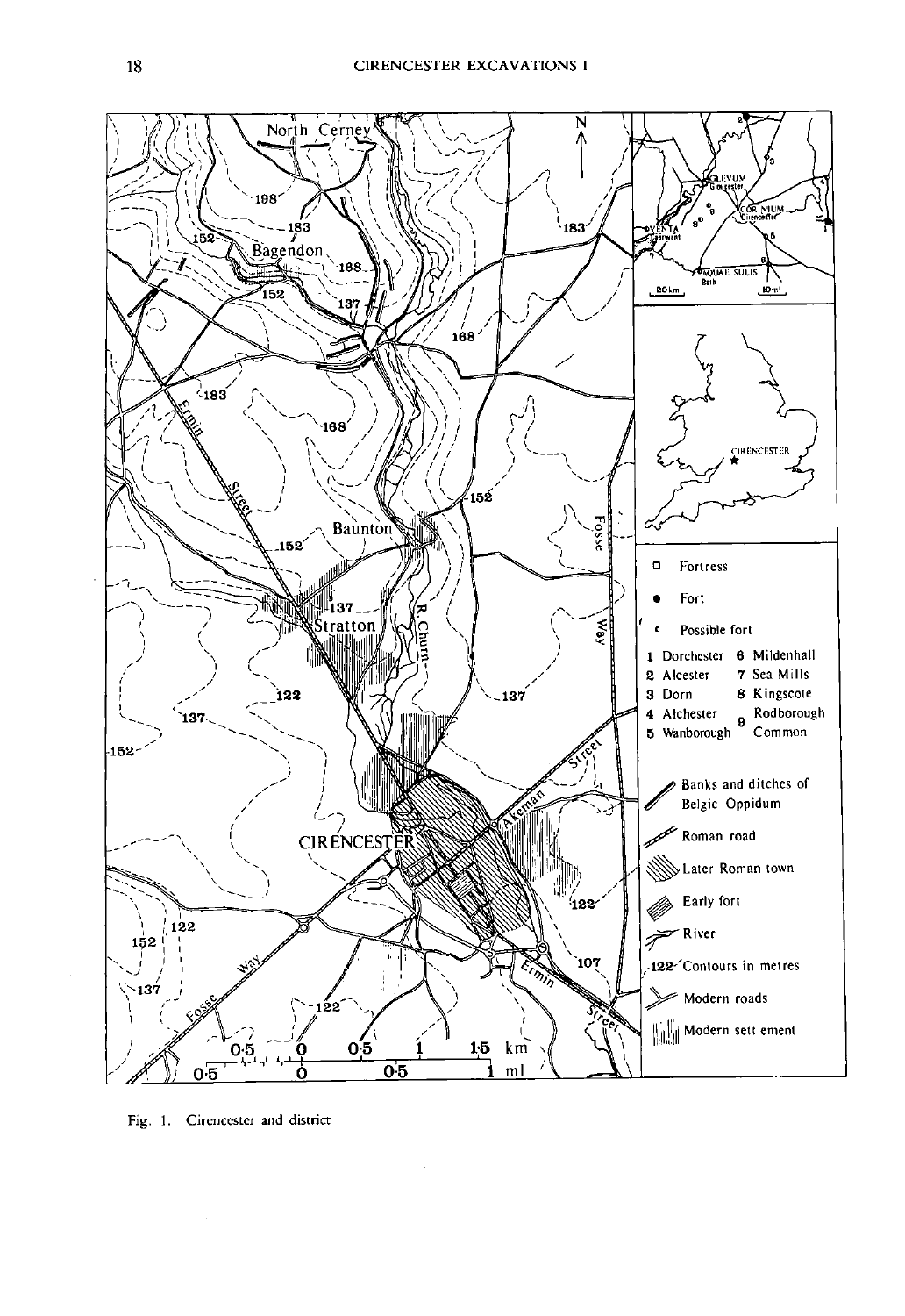#### **SITE CODING SYSTEM**

The recording system used during excavations has been retained **in** this report. Pottery and small finds were labelled in a similar way beginning with site and year reference (e.g. CIR 61). This was followed by a trench or area number in Roman numerals and a layer number **in** arabic script contained in a circle; the circle has been omitted in this report. Further catalogue numbers were added for small finds, but these are omitted here. To save space the first part of the recording system has been condensed to a letter so that, for example, CIR 61 becomes A. Sites excavated by the Committee between 1960' and 1976 arc listed in the following table which provides a key to fig. 2. Of particular relevance to discussions in this volume are nos. 21, 23, 28-32, 36 and 41.  $\mathbb{R}^2$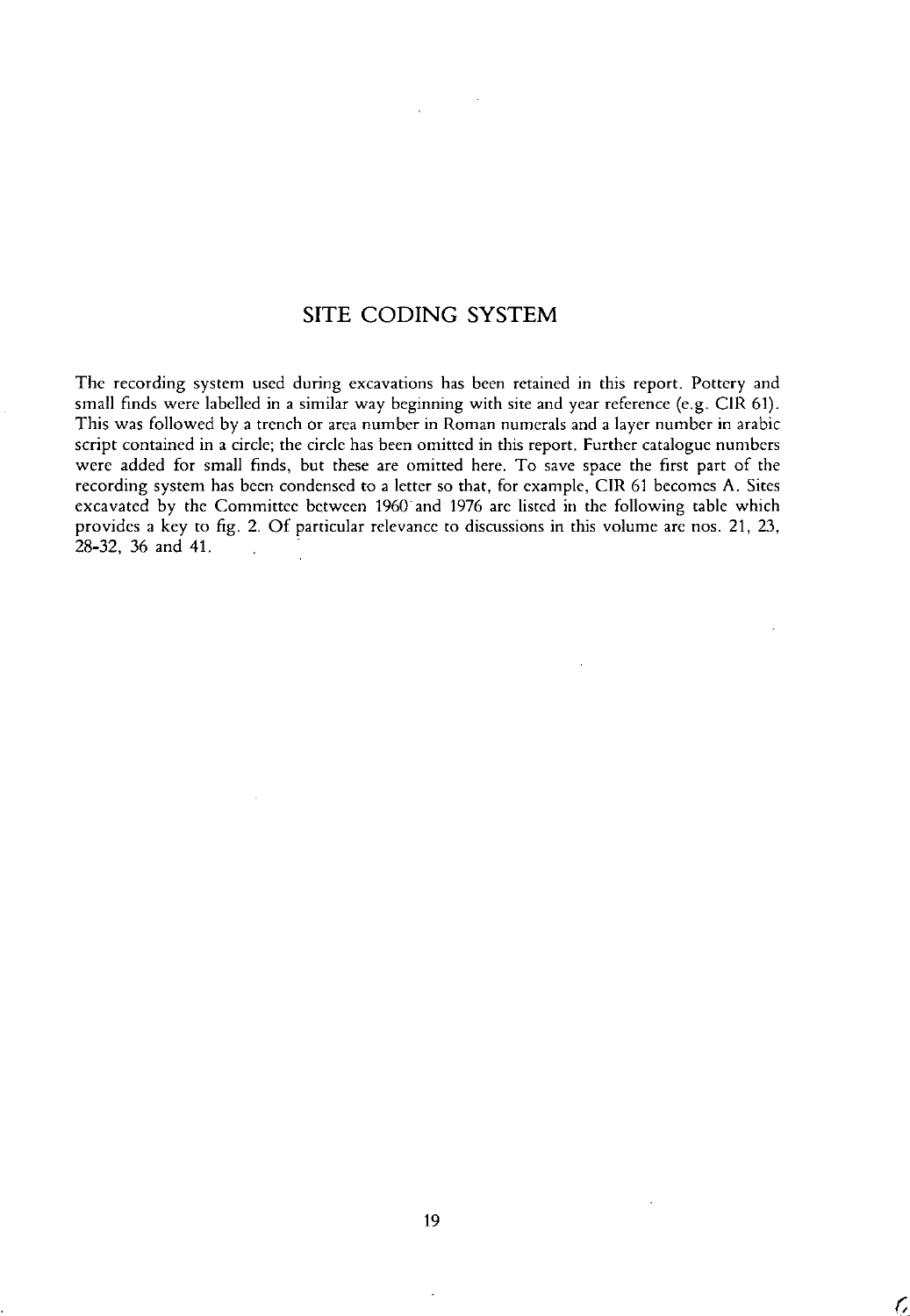

Fig. 2. Cirencester, showing positions of excavated areas between 1960-76

 $\bar{z}$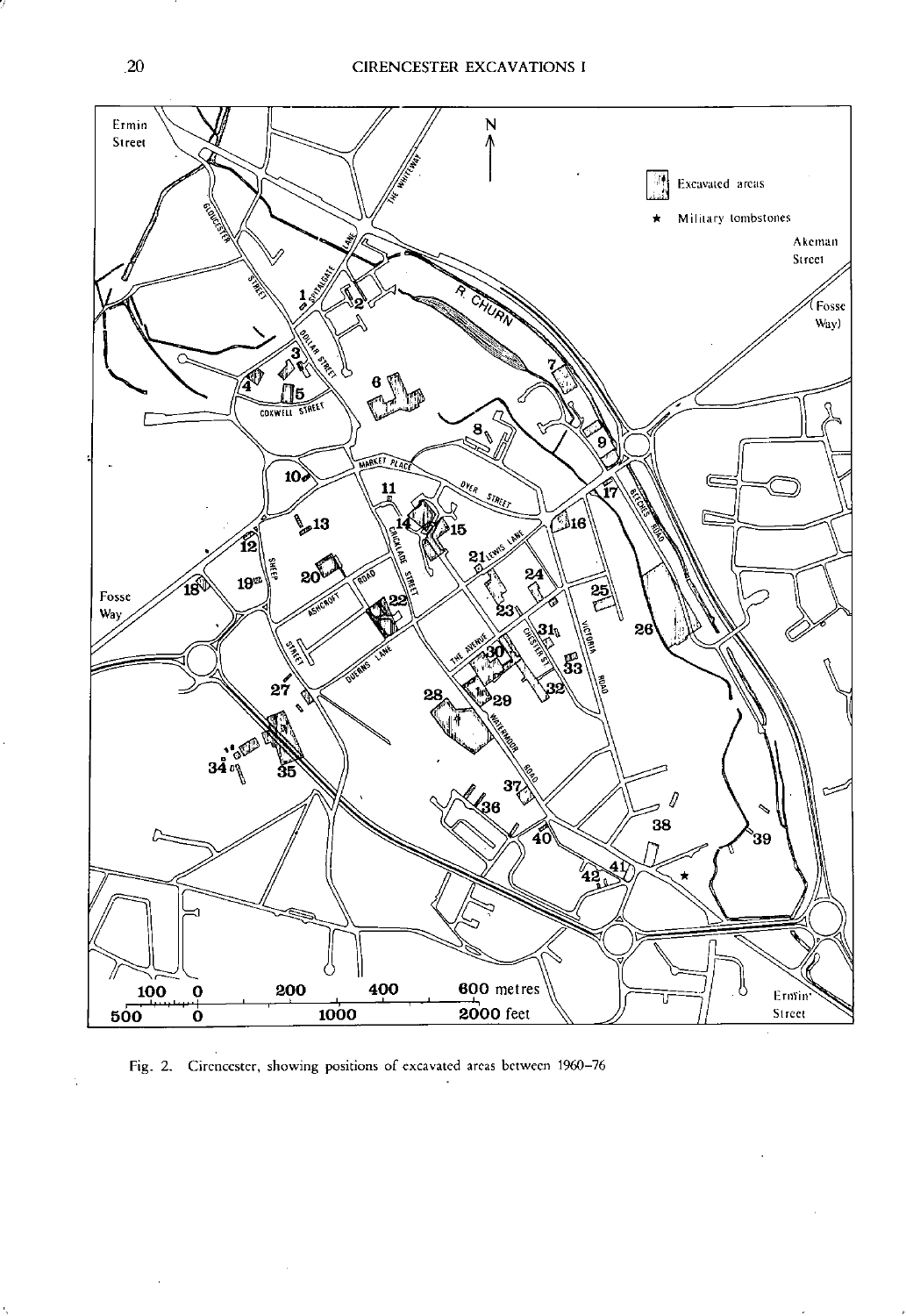#### TABLE 1: Sites excavated 1960-1976, to accompany fig. 2.

| 1.   | St. John's Hospital                         | CW                 | 1971 and 1976 |
|------|---------------------------------------------|--------------------|---------------|
| 2.   | Northern Defences                           | BQ, BR             | 1965          |
| 3.   | Dollar St.                                  | BW                 | 1966          |
| 4.   | Thomas St.                                  | <b>BS</b>          | 1966          |
| 5.   | Coxwell St.                                 | AP                 | 1962          |
| 6.   | The Abbey                                   | BG-BP, BT, BV      | 1964-66       |
| 7.   | North-East Defences                         |                    | 1966          |
| 8.   | The Waterloo                                | CK                 | 1968          |
| 9.   | North-East Defences and Verulamium Gate     | AA-AC              | 1960          |
| 10.  | Lloyds Bank                                 | BF                 | 1964          |
| 11.  | King's Head Yard                            | AZ                 | 1963          |
| 12.  | Town Station Yard                           | CF                 | 1967          |
| 13.  | <b>Bridges Garage</b>                       | ${\sf CR}$         | 1970          |
| 14.  | Police Station                              | AS                 | 1962          |
| 15.  | Police Station                              | AR                 | 1962          |
| 16.  | Gaumont Cinema                              | <b>BD</b>          | 1964          |
| 17.  | London Road                                 | DС                 | 1973          |
| 18.  | Oakley Cottage, Bridges Garage observations |                    | 1960, 1975    |
| 19.  | Town Station Yard                           | <b>CN</b>          | 1967          |
| 20.  | Ashcroft                                    |                    | 1951, 1961    |
| 21.  | Telephone Exchange                          | BВ                 | 1963          |
| 22.  | Ashcroft House                              | BE                 | 1964          |
| 23.  | Forum between Lewis Lane and The Avenue     | AY                 | 1963          |
| 24.  | 17 The Avenue                               | AH                 | 1968          |
| 25.  | Purley Road                                 | DB                 | 1972          |
| 26.  | The Beeches                                 | CQ, CX, CY, DE, DF | $1970 - 1973$ |
| 27.  | The Bath Gate                               | DX                 | 1975          |
| 28.  | Parsonage Field, and Health Centre          | AX                 | 1958-9, 1963  |
| 29.  | Price's Row                                 | DA                 | 1972          |
| 30.  | Leaholme Garden                             | AD-AH, AK-AM       | 1961          |
| 31.  | <b>Chester Mews</b>                         | BС                 | 1964          |
| 32.  | St. Michael's Field                         | DG-DN, DQ          | 1974-76       |
| 33.  | Victoria Road                               | CJ                 | 1968          |
| 34.  | Amphitheatre                                | AN, AU, CA         | 1962-3, 1966  |
| 35.  | Cemetery and Extra-mural building           | CS, CT             | 1969-1975     |
| 36.  | Watermoor Hospital Gardens                  | AW                 | 1963          |
| 37.  | Watermoor School                            | CC                 | 1967          |
| 38.  | South Gate                                  | DP                 | 1974          |
| 39.1 | City Bank                                   | AQ                 | 1962          |
| 40.  | Midland Road                                | BY                 | 1967          |
| 41.  | The Sands                                   | BZ, BG             | 1966-7        |
| 42.  | 36 Stepstairs Lane                          | ${\rm CV}$         | 1971          |

**In** the finds section of this report the site, trench and layer number arc quoted when describing pottery and small finds. For example, OK I 81 refers to excavations carried out in 1974 at St. Michael's Field, I is the trench number and 81 the layer number. Correlation tables are provided on pp. *80-3* in advance of the individual reports on the finds, and show the significant contents of each layer, which are commented upon in this volume.